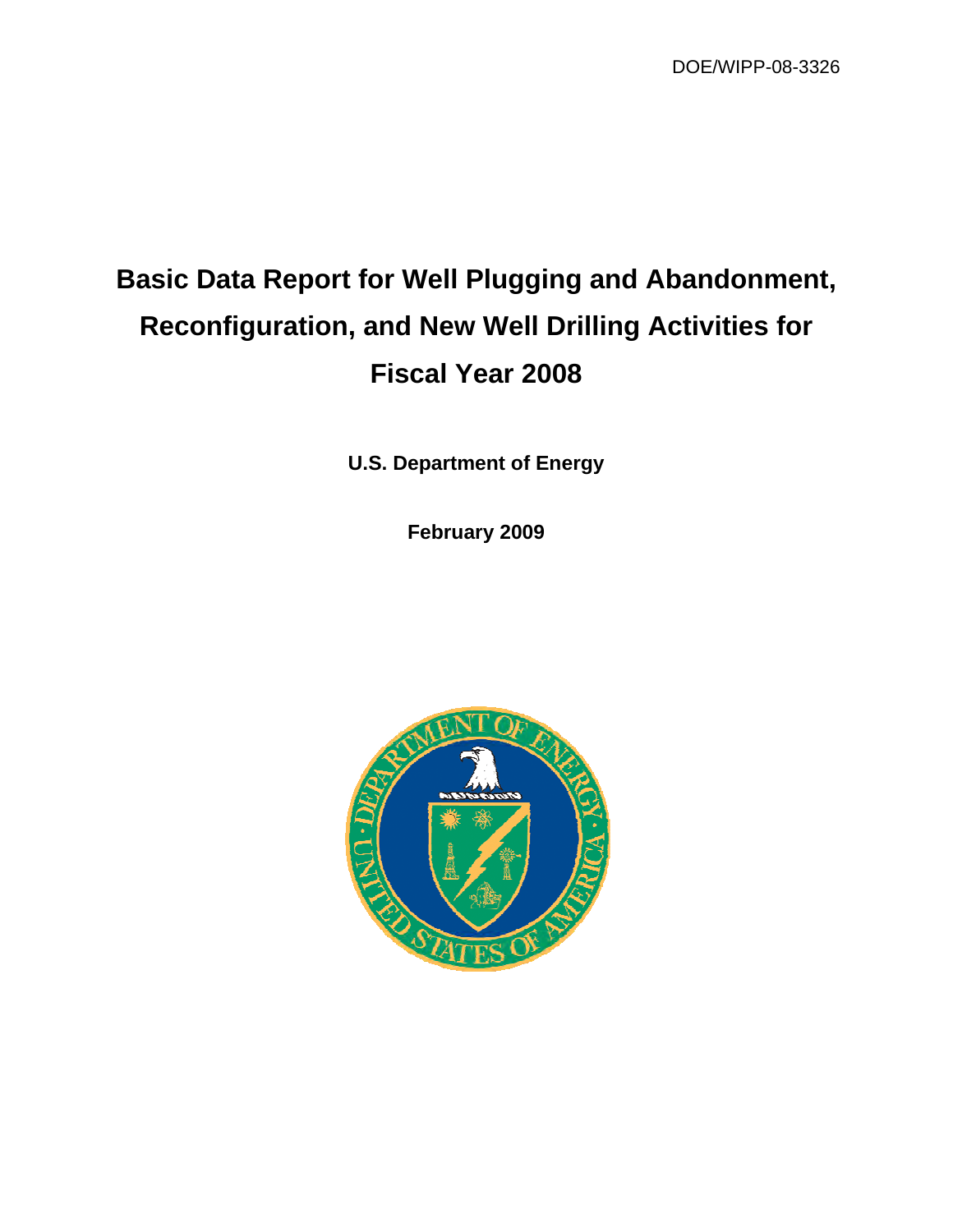This document has been submitted as required to:

#### Office of Scientific and Technical Information P.O. Box 62 Oak Ridge, TN 37831 (865) 576-8401

Additional information about this document may be obtained by contacting the WIPP Information Center at (800) 336-9477. Copies may be obtained by contacting the National Technical Information Service, U.S. Department of Commerce, 5285 Port Royal Road, Springfield, VA 22101.

> This document was prepared for the U.S. Department of Energy By Washington TRU Solutions LLC Under Contract No. DE-AC29-01AL66444.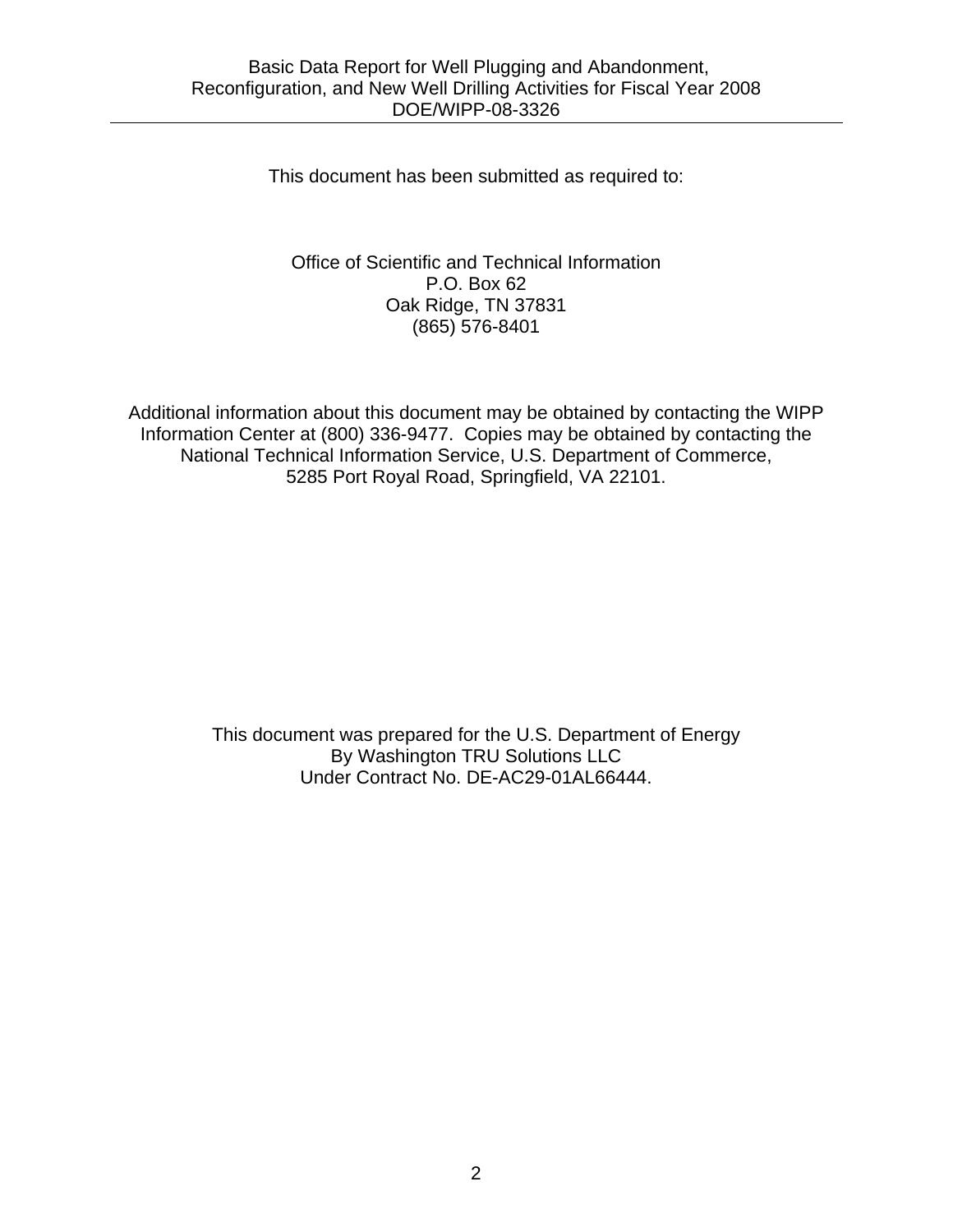## **TABLE OF CONTENTS**

| 1.0 |                   |  |  |
|-----|-------------------|--|--|
| 2.0 |                   |  |  |
| 3.0 |                   |  |  |
|     | 3.1<br>3.2        |  |  |
| 4.0 |                   |  |  |
|     | 4.1<br>4.2<br>4.3 |  |  |
| 5.0 |                   |  |  |
|     | 5.1<br>5.2        |  |  |
| 6.0 |                   |  |  |
| 7.0 |                   |  |  |
|     |                   |  |  |

# **LIST OF TABLES**

|--|--|--|--|

## **LIST OF FIGURES**

| Figure 1 -  |                                                              |  |
|-------------|--------------------------------------------------------------|--|
| Figure 2 -  |                                                              |  |
| Figure 3 -  |                                                              |  |
| Figure 4 -  | The Halliburton Logging Truck and Casing Perforating Guns on |  |
|             |                                                              |  |
| Figure 5 -  |                                                              |  |
| Figure 6 -  |                                                              |  |
| Figure 7 -  |                                                              |  |
| Figure 8 -  |                                                              |  |
| Figure 9 -  |                                                              |  |
| Figure 10 - |                                                              |  |
| Figure 11 - |                                                              |  |
| Figure 12 - |                                                              |  |
| Figure 13 - |                                                              |  |
| Figure 14 - |                                                              |  |
|             |                                                              |  |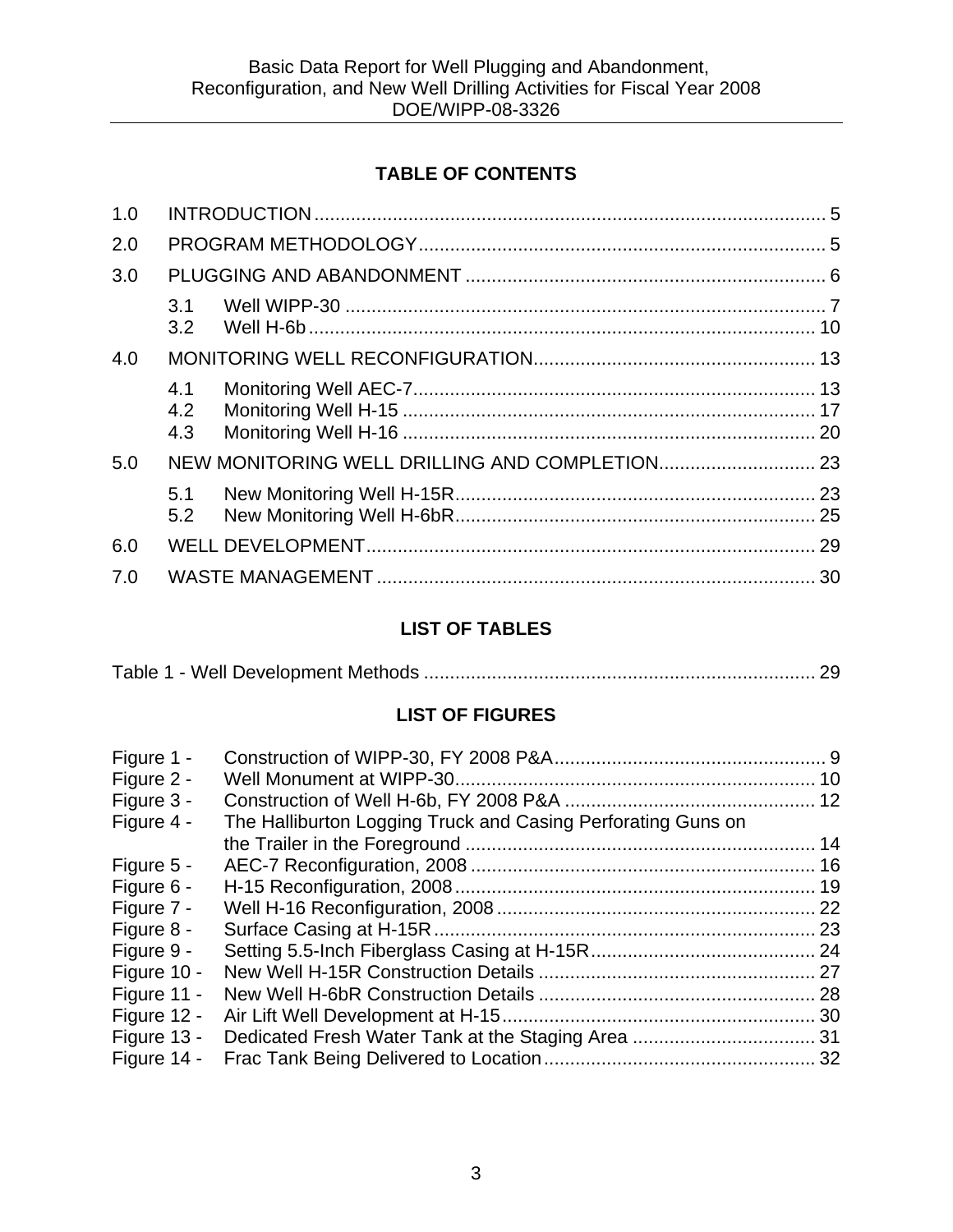#### **ABBREVIATIONS AND ACRONYMS**

| <b>AIS</b><br><b>AMSL</b>                                           | <b>Air Intake Shaft</b><br>above mean sea level                                                                                                                  |
|---------------------------------------------------------------------|------------------------------------------------------------------------------------------------------------------------------------------------------------------|
| <b>BLM</b><br>bgs                                                   | <b>Bureau of Land Management</b><br>below ground surface                                                                                                         |
| cm                                                                  | centimeter                                                                                                                                                       |
| <b>DOE</b>                                                          | U.S. Department of Energy                                                                                                                                        |
| <b>FY</b>                                                           | fiscal year                                                                                                                                                      |
| gal<br>gm                                                           | gallon<br>gram                                                                                                                                                   |
| <b>JHA</b>                                                          | job hazard analysis                                                                                                                                              |
| lb                                                                  | pound                                                                                                                                                            |
| <b>NMOSE</b>                                                        | New Mexico Office of the State Engineer                                                                                                                          |
| <b>OSE</b>                                                          | <b>State Engineer's Office</b>                                                                                                                                   |
| P&A<br><b>PBTD</b><br><b>PIP</b><br><b>PPE</b><br>psi<br><b>PVC</b> | plugging and abandonment<br>plug back the depth<br>production injection packers<br>personal protective equipment<br>pounds per square inch<br>polyvinyl chloride |
| <b>SNL</b><br><b>STR</b>                                            | Sandia National Laboratories<br><b>Site Technical Representative</b>                                                                                             |
| <b>WIPP</b><br><b>WRES</b><br><b>WTS</b>                            | <b>Waste Isolation Pilot Plant</b><br><b>Washington Regulatory and Environmental Services</b><br><b>Washington TRU Solutions LLC</b>                             |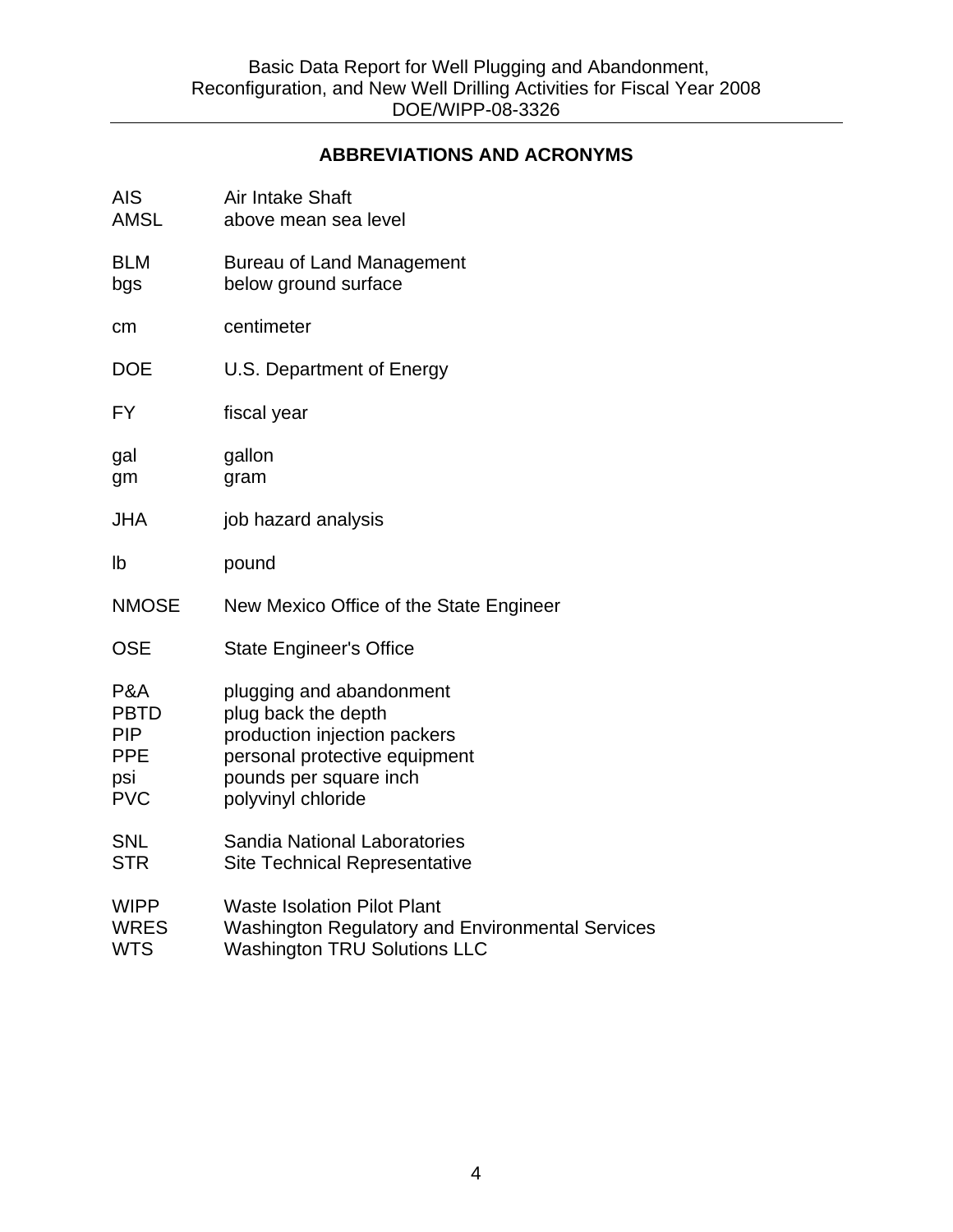#### **1.0 INTRODUCTION**

The Waste Isolation Pilot Plant (WIPP) is a U.S. Department of Energy (DOE) facility for disposal of transuranic mixed waste under a permit issued by the New Mexico Environment Department. WIPP is 26 miles southeast of Carlsbad, New Mexico, in eastern Eddy County. Disposal panels are mined in the Permian Salado Formation at a depth of 2,150 feet below ground surface (bgs).

Field activities for this Basic Data Report were initiated in February 2008, and concluded in July 2008. The FY 2008 program included the plugging and abandonment (P&A) of two monitoring wells, which permanently removed them from the monitoring network; the reconfiguration of three existing monitoring wells; and drilling and completion of two new groundwater monitoring wells. In addition, two existing monitoring wells were bailed to restore natural formation water to the casing.

This Basic Data Report presents the summary of procedures followed for each well completion as documented by the Site Technical Representative (STR) and the field geologist contracted by Washington TRU Solutions LLC (WTS).

## **2.0 PROGRAM METHODOLOGY**

The general approach to the work was the same for each well, and health and safety standards were maintained throughout the program, as described below.

A Job Hazard Analysis (JHA) was submitted to the STR before the start of any work at the WIPP site. The JHA documented the commitment of participating contractors and their personnel to providing a healthy and safe work environment. The JHA included specific operations that might create a safety hazard and the preventive measures necessary to eliminate the hazard. Personnel working on the program were required to read the JHA before working. Tailgate safety meetings were held before the start of each day's work. Job safety items were covered, such as the wearing of personal protective equipment (PPE), trip and fall hazards, falling object hazards, slip hazards, and high-pressure lines that might contain fluids or air. Whenever a change in operations occurred, additional tailgate safety meetings were held to review any new specific hazards that might arise.

The WIPP facility provides highly trained 24-hour emergency and nonemergency response teams dispatched from the Central Monitoring Room. Notification procedures and emergency and nonemergency phone numbers were available throughout the program.

The P&A wells and the reconfigured wells were processed by removing appurtenances, the wellhead, tubing, packers, and bridge plugs. Wells were scraped to remove oxidation scale from the casing to allow sufficient bonding between the casing and cement. After scraping, wells were circulated with clean water to remove any deleterious material from the total depth of the well. Permitting documents were submitted by Washington Regulatory and Environmental Services (WRES) and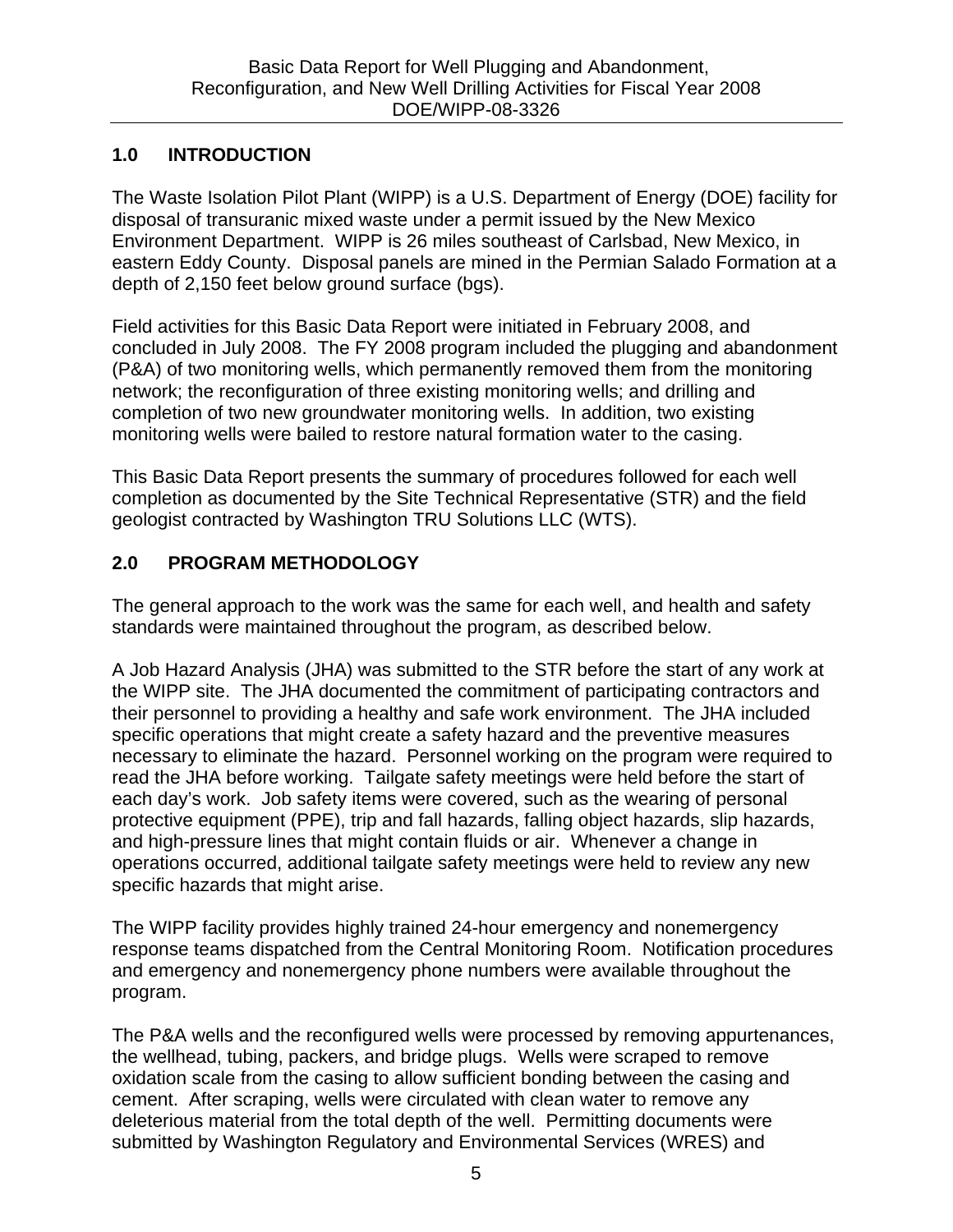approved by the New Mexico Office of the State Engineer (NMOSE) before work commenced on these wells.

Monitoring wells DOE-2 and Cabin Baby #1 were developed by swabbing-type oilfield methods because of the depth of these completions. New well completions H-6bR and H-15R and reconfigured wells H-15, H-16, and AEC-7 were developed by bailer and airlift methods.

Well development processes are included in Section 6.0 of this report. For drilling, P&A, and reconfiguration processes, a closed loop system was used for all work water and drill cuttings. Waste management handling and disposal processes are included in Section 7.0 of this report.

New monitoring well completions were drilled by air rotary drilling methods and completed per WRES specifications in the zone of interest and will be included in the WIPP monitoring network. Before drilling commenced, Form wr-07, Application for Permit to Drill an Exploratory Well, was submitted by the STR and approved by NMOSE. After well completions, Form wr-20, Well Record and Drilling Log, was submitted to NMOSE by the drilling contractor.

WRES managed this program, which included technical, regulatory, contractual, financial, and field oversight. The prime subcontractors for this process were RESPEC Inc. of Albuquerque, New Mexico; Stewart Brothers Drilling Co. of Milan, New Mexico; BJ Cementing Services of Hobbs, New Mexico; Halliburton Services of Hobbs, New Mexico; Reeco Swabbing Service of Hobbs, New Mexico; TFH Trucking/Frac Tank Service of Hobbs, New Mexico; Abbott Brothers Rathole Service of Hobbs, New Mexico; Weatherford Tools of Hobbs, New Mexico; Southeast Ready Mix of Carlsbad, New Mexico; Sundance Services, Inc. of Eunice, New Mexico; and Lea Land Disposal Services of Carlsbad, New Mexico.

For this program, specific work varied from well to well. The following sections describe the general process of the work under the FY 2008 program.

- Plugging and Abandonment Section 3.0
- Monitoring Well Reconfiguration Section 4.0
- New Monitoring Well Drilling and Completion Section 5.0

Subsections concerning individual wells describe specific requirements, nuances, and problems encountered during the process.

## **3.0 PLUGGING AND ABANDONMENT**

The FY 2008 work plan outlined procedures to P&A wells H-6b and WIPP-30, permanently removing them from the monitoring network.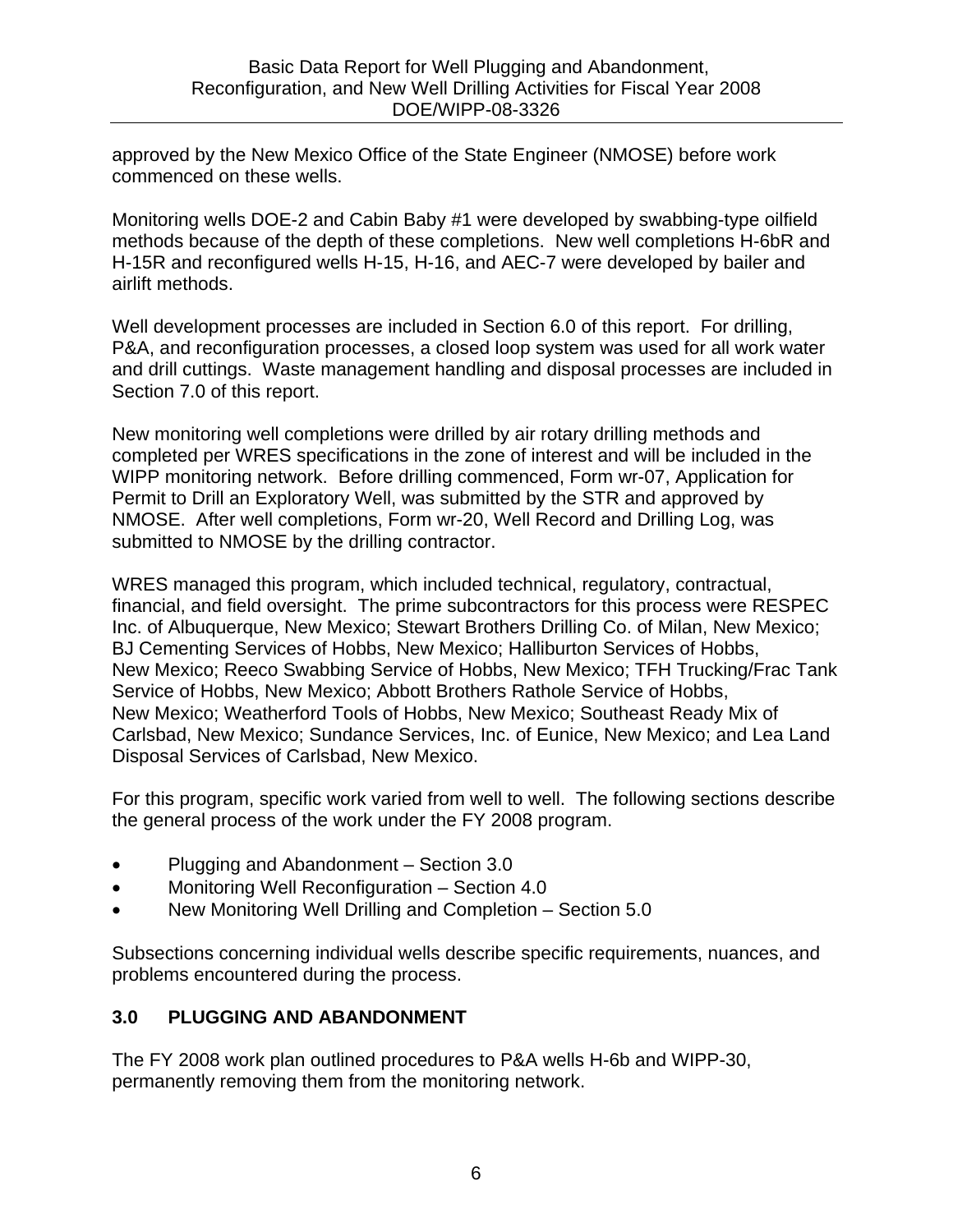## **3.1 Well WIPP-30**

WIPP-30 is located in Section 33, Township 21 South, Range 31 East in Eddy County, New Mexico. The well location comprises an approximately one-acre tract covered with caliche-base coarse material and surrounded by natural terrain and vegetation. The elevation at this location is 3,428 feet above mean sea level (AMSL).

WIPP-30 was originally drilled to 912 feet bgs as an Upper Salado Formation test well. The well was completed with 5.5-inch steel casing to a total depth of 913 feet bgs. Baker-type production injection packers (PIP) were set at 585 feet bgs and 701 feet bgs to segregate the Salado Formation from the Culebra and Magenta Members of the Rustler Formation. The well casing was perforated in Upper Salado Formation intervals from 753 feet to 731 feet bgs, 655 feet to 629 feet bgs in the Culebra Member, and 540 feet to 510 feet bgs in the Magenta Member.

The casing or this well was found to be damaged when the PIP was removed in September 2007 and got stuck inside the 5.5-inch steel casing at 50 feet bgs.

Work on this well began on February 20, 2008. The driller used two 2.875-inch drill collars and one set of jars to unseat the PIP; however, attempts to unseat the PIP were unsuccessful. Attempts to clean out the casing around the outside of the packer with a wash-over tool were also unsuccessful.

The PIP would not move either up or down in the casing, so the only option was to drill out the packer. The driller used a 4.5-inch tri-cone bit and two 2.875-inch drill collars and went inside the casing to the top of the PIP. At the start of drilling, the well lost circulation, indicating that a hole existed in the casing above the PIP location. A 10-sack cement mix was prepared and pumped into the casing from the top of the PIP to the surface, and the cement was allowed to set overnight. Drilling continued the next morning with good circulation from the well. Penetration rates averaged 0.5 feet per hour while drilling on the PIP. Material recovered from well circulation returns was continuously monitored at the flow nipple to confirm that the PIP was in fact being drilled out. The monitored material consistently contained stainless steel and rubber from the PIP. The packer was successfully drilled out, and P&A procedures continued.

After reaming the inside of the 5.5-inch casing, the driller entered the 5.5-inch casing with 2.375-inch tubing to the total depth of well. The tubing was staged into the casing at 150-foot intervals and circulated to remove any remaining rust or scale that might have accumulated. The tubing was then used as tremmie pipe to positively displace Class C neat cement from the total depth of the well to the surface. BJ Oilfield Cementing Services was contracted to pump the calculated cement volume of 100 sacks of 15 lb/gal Class C neat cement from the total depth of the well to the surface. The cement process was staged, with Stage 1 being a 55-sack mix pumped at 100 pounds per square inch (psi) and Stage 2 being a 40-sack mix pumped at 100 psi. At the completion of Stage 1 pumping, the top of the cement was found to be at 275 feet bgs. At the completion of Stage 2 pumping, the top of the cement was found to be at 42 feet bgs. A 100 psi pump pressure was used to assure that the fracture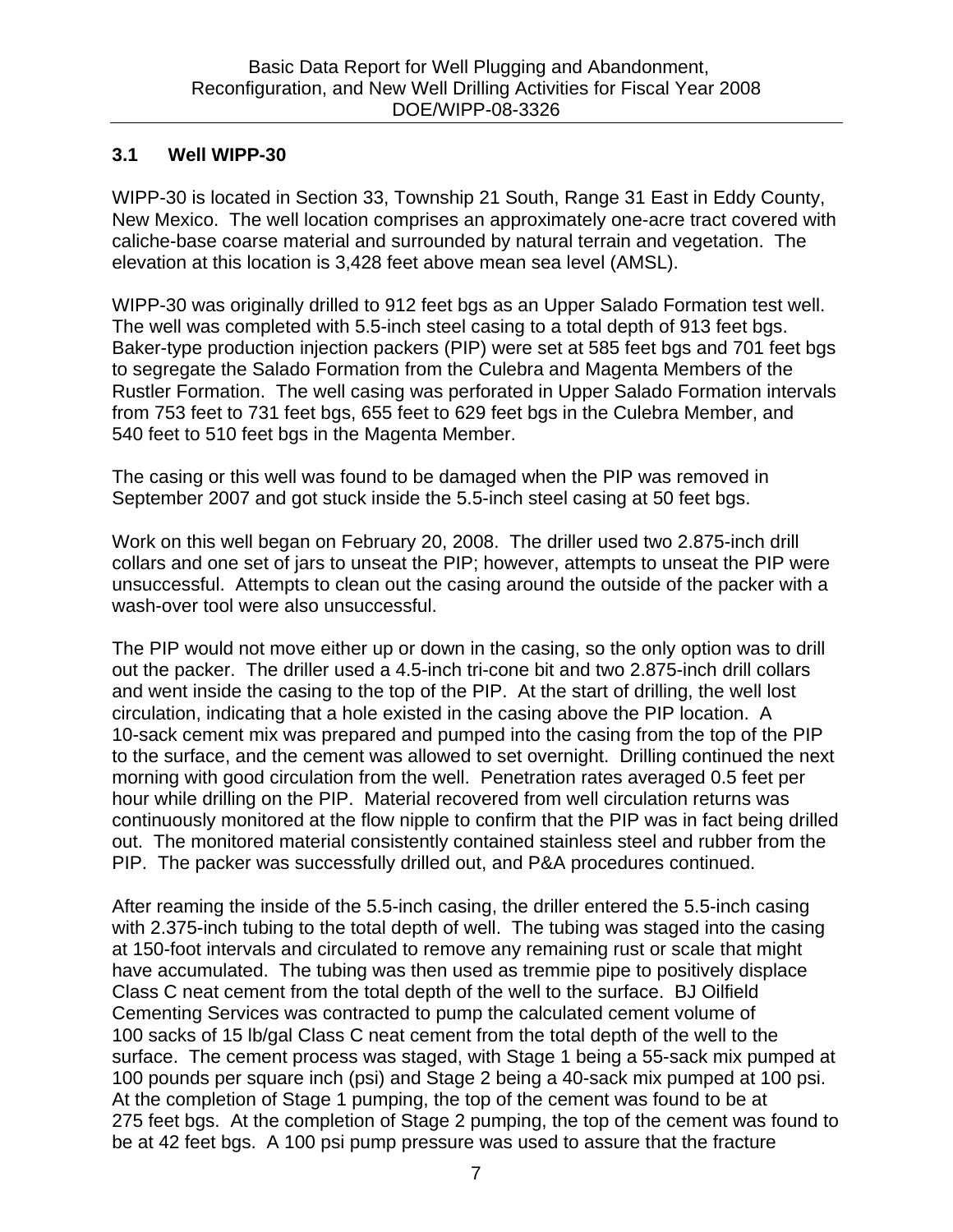gradient of the Culebra and Magenta intervals was not exceeded during cement placement. Cement was monitored for proper weight throughout the process and was consistently at or above 14.8 lb/gal for Stage 1 and Stage 2. Cement was allowed to set for 4 hours.

The top of the cement was measured at 42 feet bgs and the residual water level at 17 feet bgs. Water was bailed off to the top of the cement, and a five-sack Type II Portland cement mix was displaced to bring the cement to the surface.

Cement quantities displaced during this process closely matched the calculated casing volume, indicating that the casing integrity was sound, casing perforations were plugged, and no formation fracturing occurred during the process. The final well disposition is depicted in Figure 1.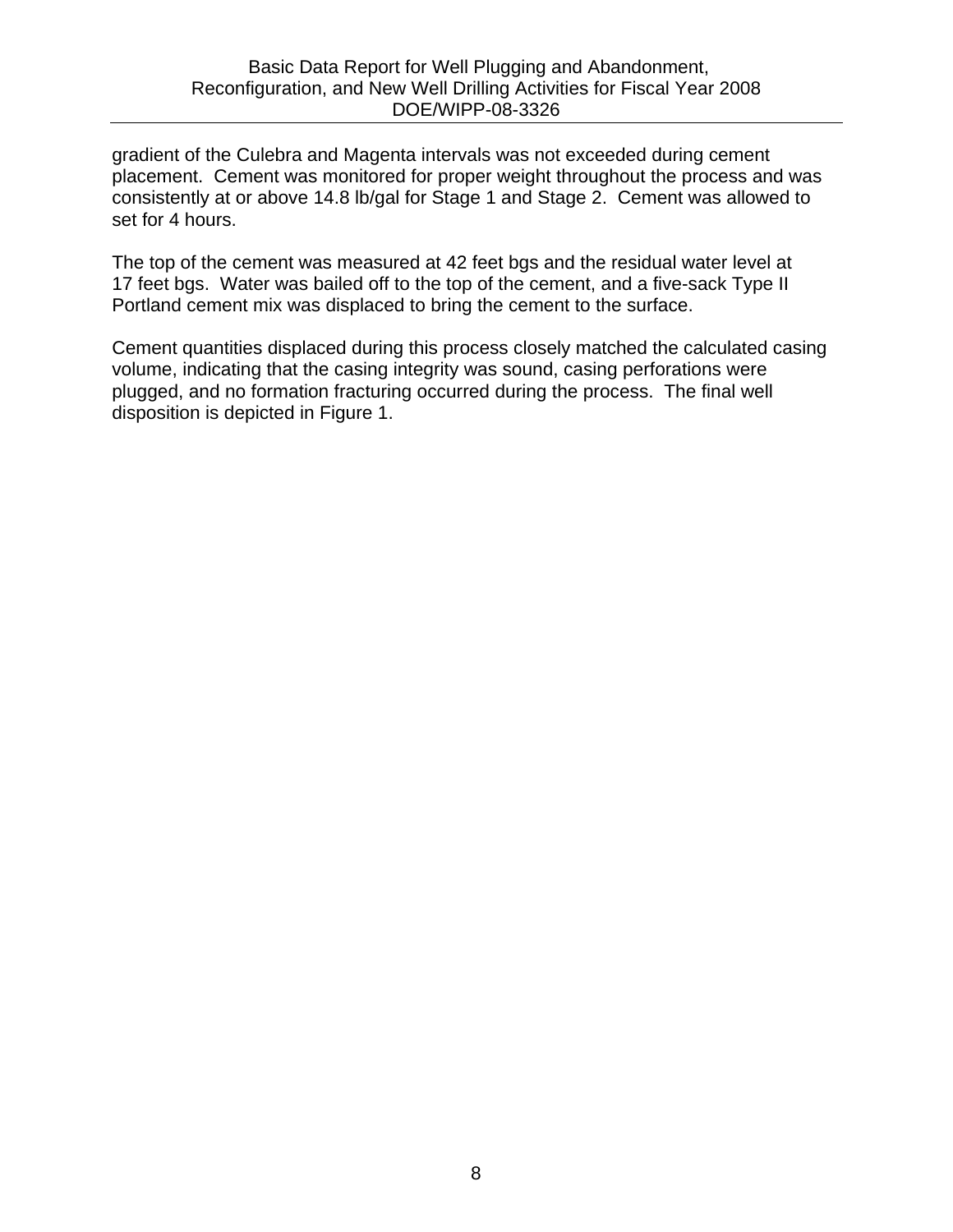#### Basic Data Report for Well Plugging and Abandonment, Reconfiguration, and New Well Drilling Activities for Fiscal Year 2008 DOE/WIPP-08-3326



**Figure 1 - Construction of WIPP-30, FY 2008 P&A**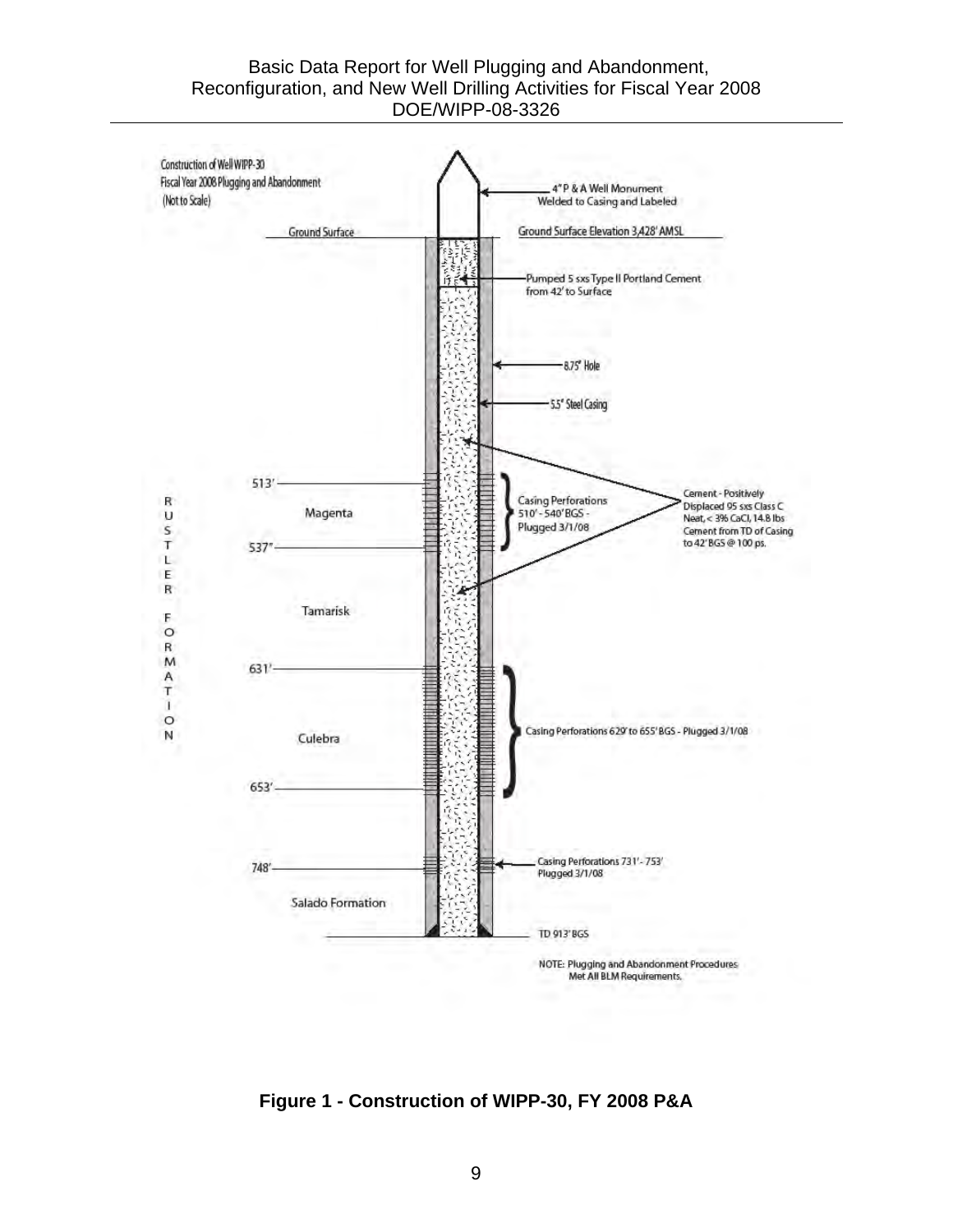An inspector from the Bureau of Land Management (BLM) was on-site throughout the cementing process. BLM approved all processes and procedures for the P&A of WIPP-30.

BLM requires that permanently abandoned wells be marked with a monument. Monuments must be at least 4 inches in diameter and extend far enough above the ground surface to include the following information welded onto the steel: county, section, township, range, NMOSE number, WIPP number, and BLM right-of-way number. The monument placed on WIPP-30 well met these specifications.



**Figure 2 - Well Monument at WIPP-30**

## **3.2 Well H-6b**

Well H-6b (OSE File # C-2749) is located in the northwest quarter of Section 18, Township 22 south, Range 31 east, near the northwest corner of the WIPP site boundary. H-6b was drilled in 1986 by the United States Geological Survey for Sandia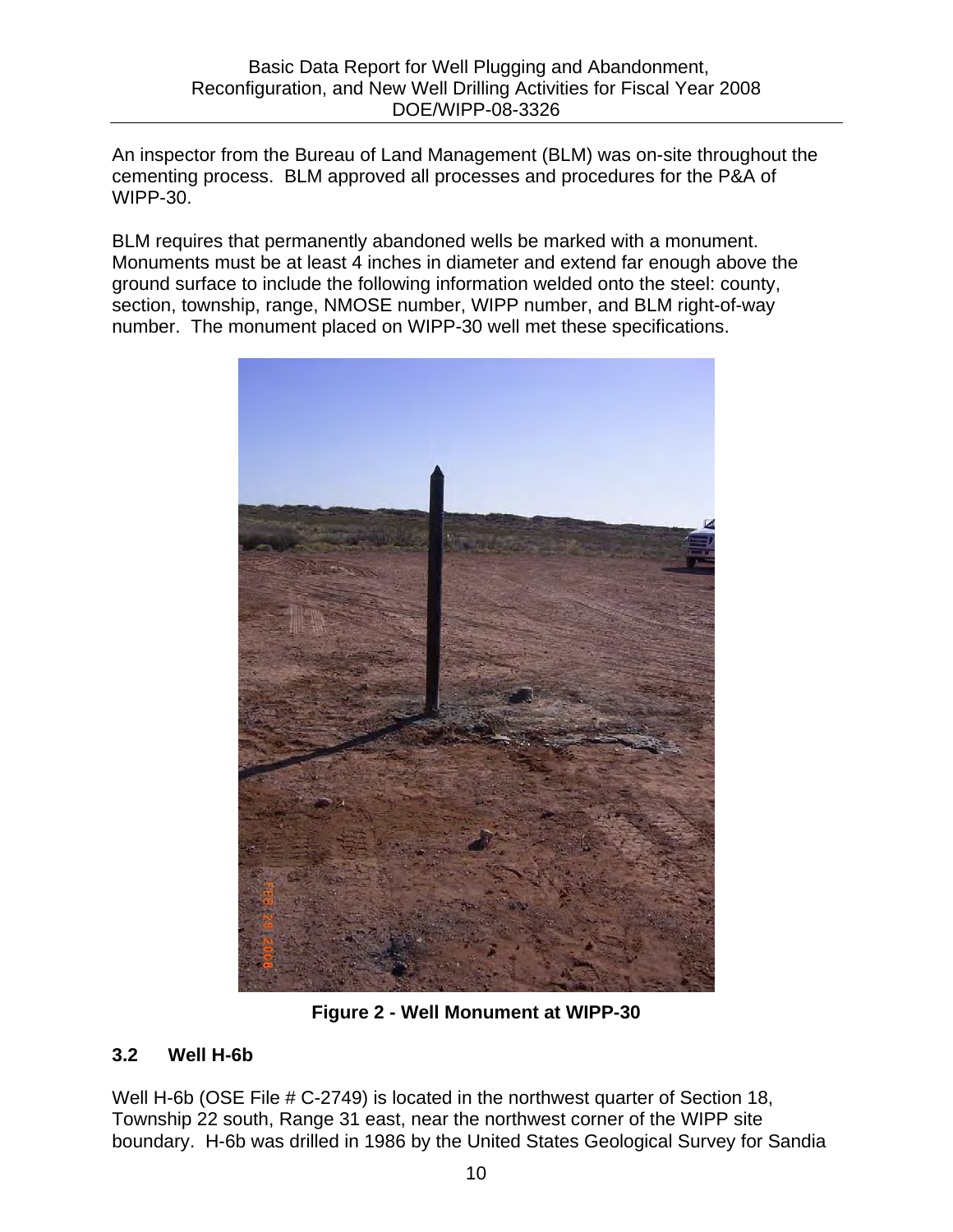National Laboratories on behalf of the U.S. Department of Energy. The purpose of this well was to fill data gaps in the stratigraphy and hydrogeology.

Well H-6b was drilled to a depth of 590 feet to a diameter of 7 7/8-inches and then cased with 5-1/2-inch steel casing. The borehole was then drilled as an open-hole from 590 feet to 640 feet at a diameter of 4 3/4-inches to monitor hydraulic responses of the Culebra Member of the Rustler Formation.

This well contained no PIPs or other well appurtenances so the process involved scraping the well to remove corrosion and debris from the casing and circulating the well with fresh water. After circulation, the well was plugged using a tremmie pipe placing 95.5 cubic feet of Portland Type II cement into the hole and casing.

Per BLM requirement, this well was marked with a monument. The monument includes the following information welded onto the steel: county, section, township, range, NMOSE number, WIPP number, and BLM right-of-way number. Figure 3 represents the final configuration of well H-6b after P&A.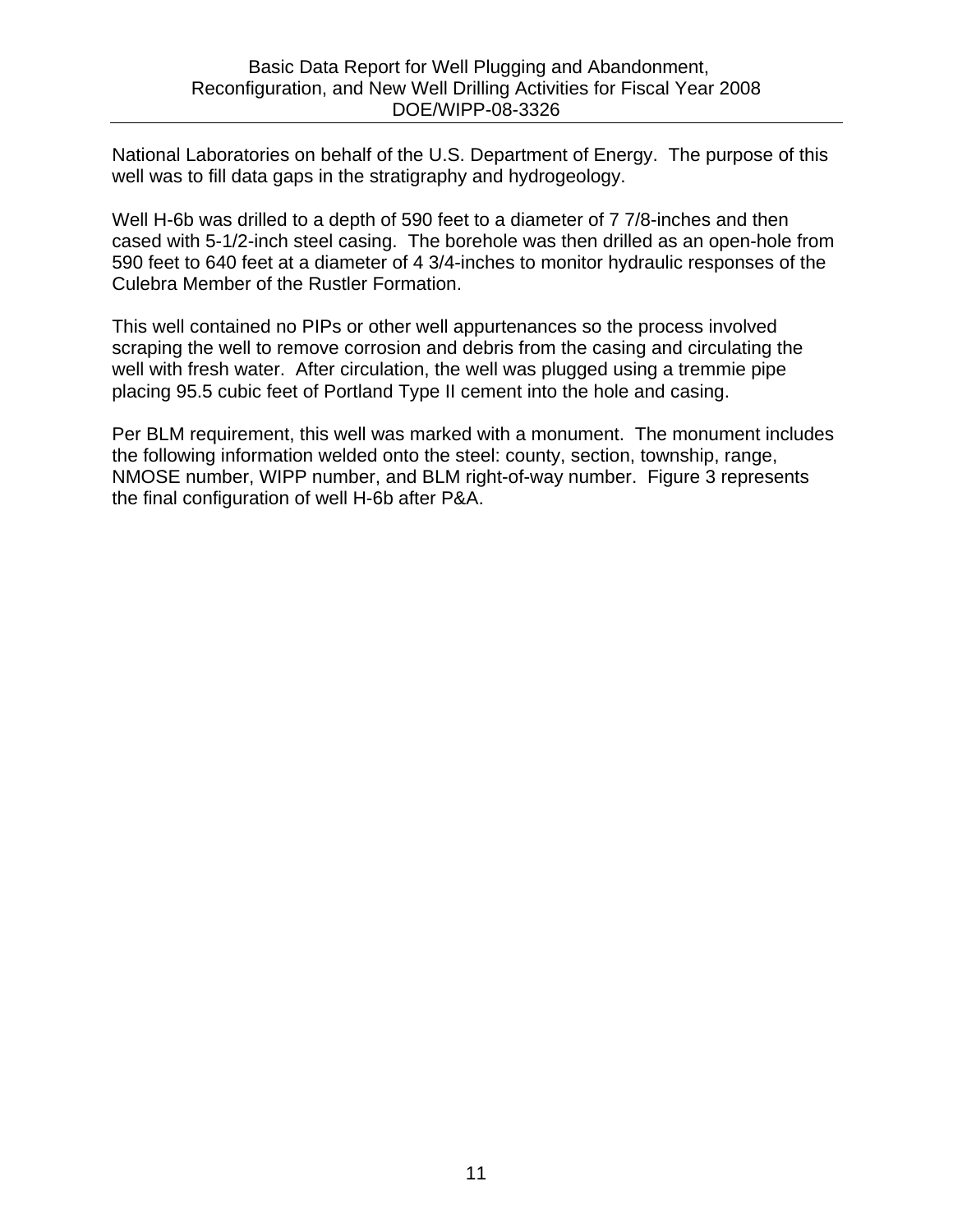

**Figure 3 - Construction of Well H-6b, FY 2008 P&A**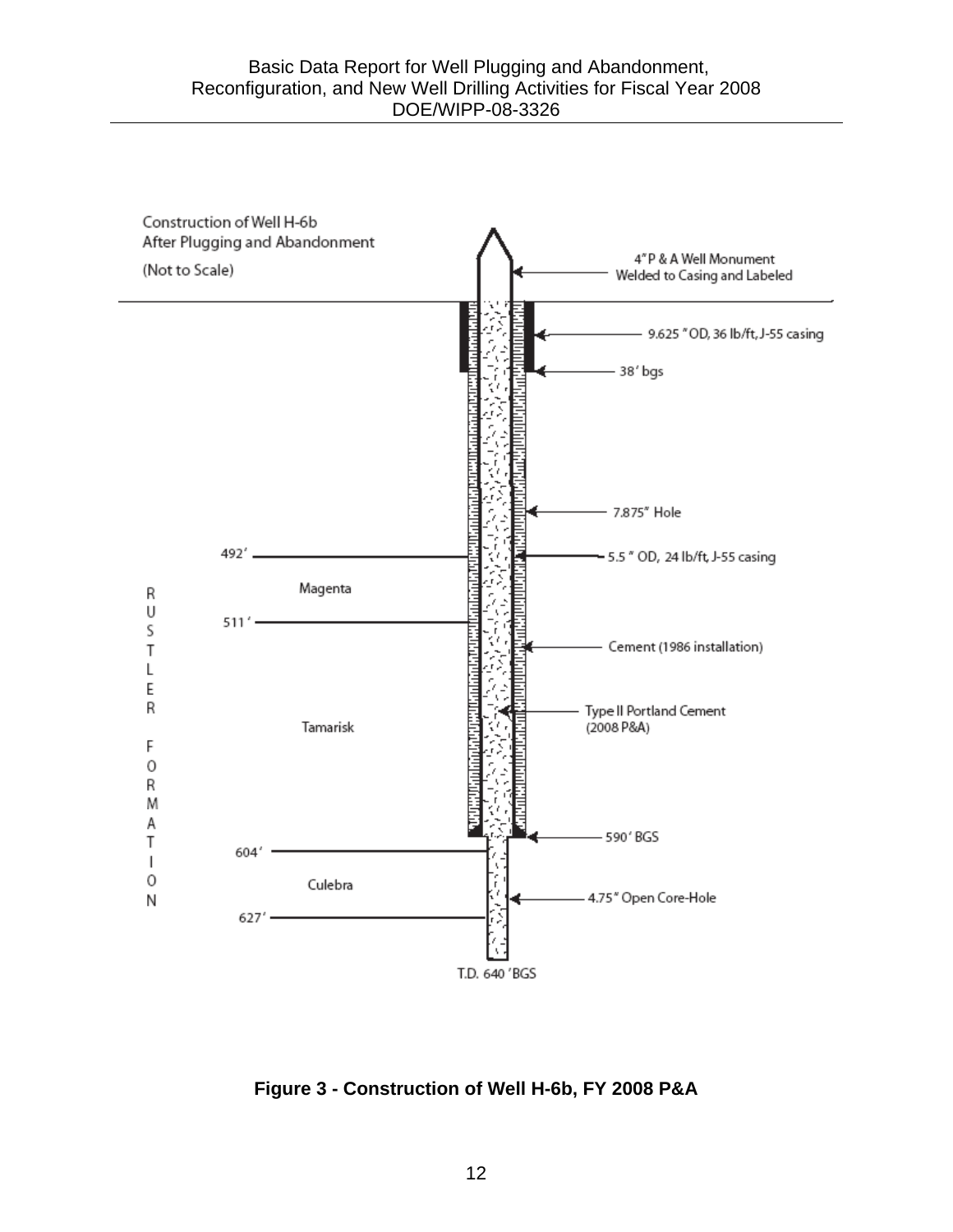#### **4.0 MONITORING WELL RECONFIGURATION**

#### **4.1 Monitoring Well AEC-7**

The FY 2008 work plan outlined procedures to reconfigure AEC-7. The objective was to plug back the well and perforate the well casing to provide a dedicated Culebra Member monitoring well to be included in the monitoring network.

AEC-7 is located in Section 31, Township 21 South, Range 32 East, in Eddy County, New Mexico. The well location comprises an approximately one-acre tract covered with caliche-base coarse material surrounded by natural terrain and vegetation. The elevation at this location is 3,656 feet AMSL.

This well was drilled in 1974 by Oak Ridge National Laboratory for the U.S. Energy Research and Development Administration to evaluate the stratigraphy of geological units for the development of WIPP. The well was initially completed at 3,906 feet bgs as an open-hole monitoring well in the Anhydrite II Member of the Castile Formation with 8.625-inch steel casing set at a total depth of 1,006 feet bgs in the upper Salado Formation. Sandia National Laboratories (SNL) then deepened the well to 4,720 feet to investigate hydraulic properties of the Bell Canyon Formation in 1979 and plugged it back to 4,453 feet bgs to seal Bell Canyon bottom hole formation pressure. The well remained temporarily abandoned until 1988, when SNL plugged it back to 950 feet by setting a retrievable bridge plug and then perforating the 8.625-inch casing from 890 feet to 859 feet bgs to monitor the Culebra Member of the Rustler Formation. In 2004 the well was reconfigured by removing the bridge plug and displacing cement to 1,006 feet bgs (TD of the 8.625-inch casing). However, the Culebra perforations were found to be plugged, and it was suspected that water was entering through the bottom seal. AEC-7 was scheduled to be reconfigured in the FY 2008 program as a Culebra Member monitoring well.

The integrity of the 8.625-inch well casing in AEC-7 was found to be excellent. The driller used a casing scraper attached to a 2.375-inch tubing string to remove all debris and corrosion from inside the casing. The well was scraped and the casing was circulated to total depth, found at 1,010 feet bgs. The driller pulled the scraper and prepared to cement the well.

Cement was displaced in the casing in two stages. The driller went inside the casing with 2.375-inch tubing, open-ended to the total depth. Stage 1 cement was a 20-sack Type II Portland cement mixed in a large tub and positively displaced through the tubing with a rig pump at a pressure of 100 psi. Stage 2 cement was a 20-sack Type II Portland cement mixed in large tub and positively displaced through the tubing with the rig pump at 100 psi. The cement was monitored for proper weight throughout the process and was consistently at or above 15.1 lb/gal for Stage 1 and Stage 2. The driller pulled the tubing out of the casing to 905 feet bgs and circulated the well with clean water. The cement was allowed to set up overnight.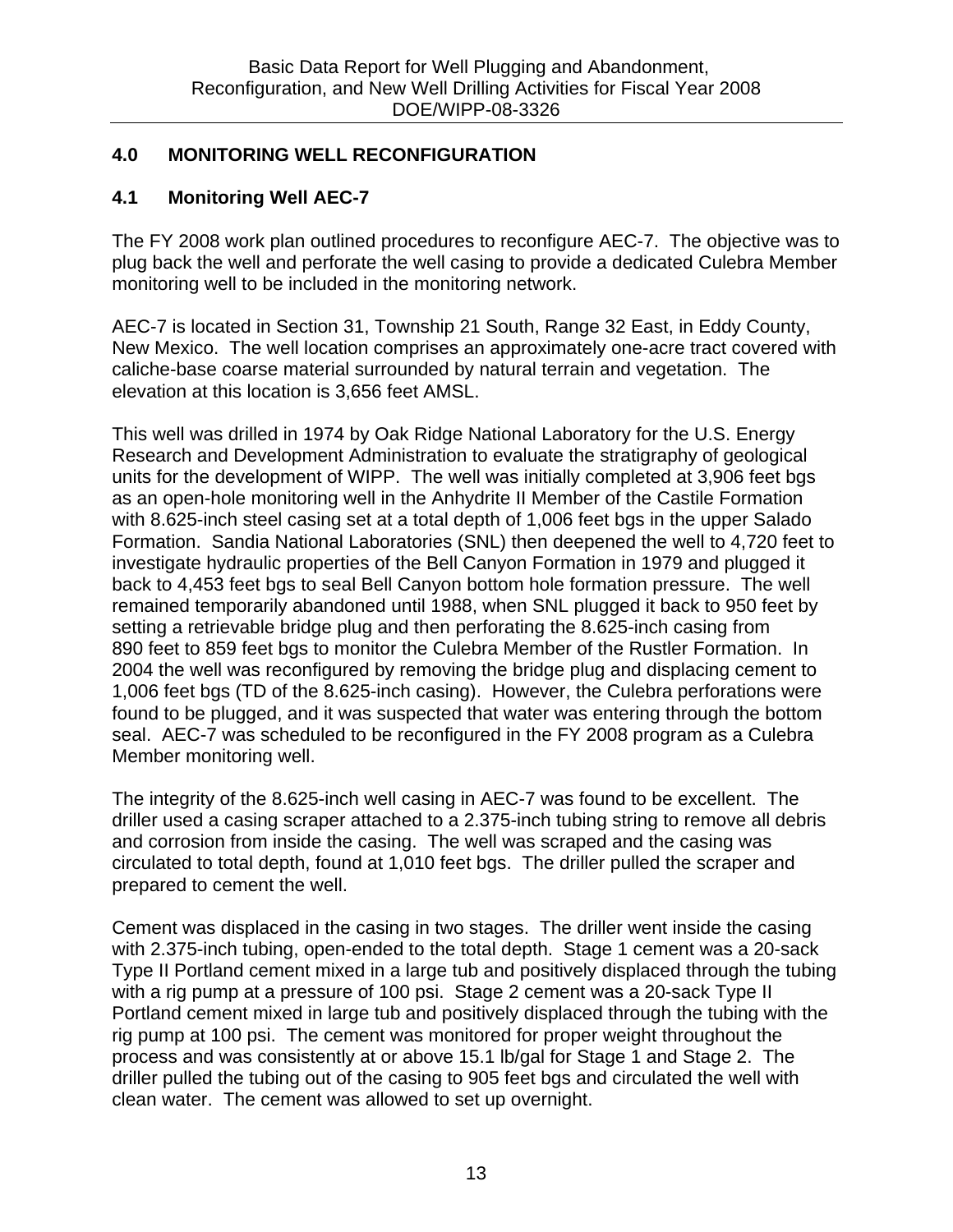The driller entered the casing with the tubing and found the top of cement at 912 feet bgs. All tubing was pulled out of the casing, and the well was ready for perforating.

Halliburton Services of Hobbs, New Mexico, provided geophysical logging and perforating. Halliburton logged the well with a gamma ray log and a casing caliper log. The gamma log found the total depth of the well to be 888 feet bgs previously documented as 912 feet bgs as a result of the cementing, and the Culebra interval of interest was found to be at 885 feet to 856 feet bgs, as determined by SNL. Concerns about the total depth of the well and the capabilities of the casing perforating gun to provide perforations to the lower portion of the Culebra were addressed by the Halliburton engineer, SNL, the STR, and the field geologist. Halliburton determined that perforations would be successful if the casing gun was reconfigured and two separate runs for perforating were attempted. Run 1 included a 15-foot section of a 3.5-inch casing gun loaded with nontoxic copper-based caps to perforate the Culebra interval from 885 feet to 870 feet bgs. Halliburton monitoring and surface observations confirmed that Run 1 was a successful perforation. Run 2 included a 14-foot section of a 3.5-inch casing gun loaded with nontoxic copper-based caps to perforate the Culebra interval from 870 feet to 856 feet bgs. Halliburton monitoring and surface observations confirmed that Run 2 was a successful perforation. During the perforating process, the static water level in the casing was monitored for water loss. The static water level before the perforating runs was measured at 46 feet bgs, and the static water level measured after perforation was measured at 42 feet bgs. The water level measurements substantiated communication with the formation, and minimal water loss, if any, occurred in the formation as a result of the perforating process.



**Figure 4 - The Halliburton Logging Truck and Casing Perforating Guns on the Trailer in the Foreground**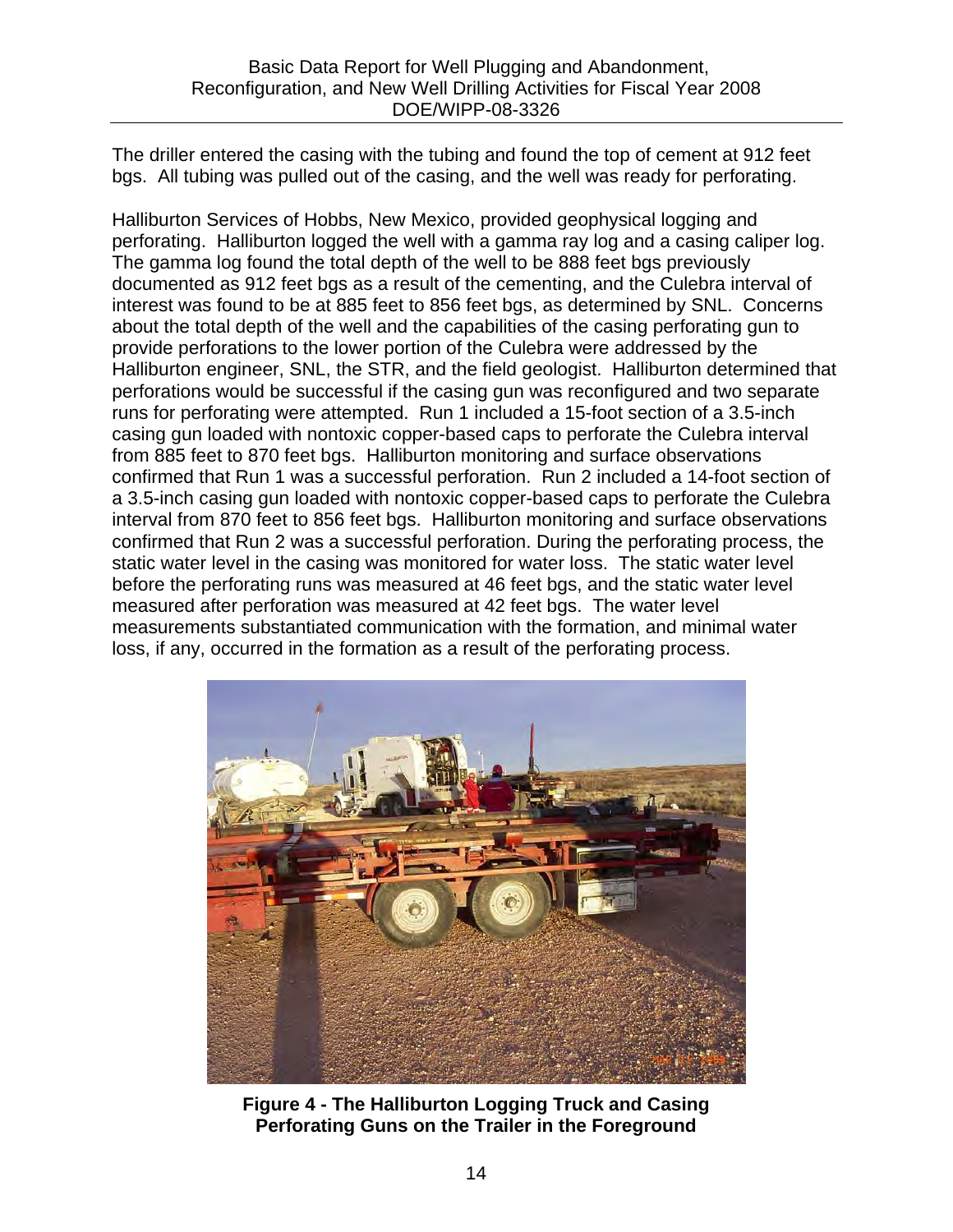Halliburton was released from the site, and the well was prepared for development. Well development is detailed in Section 6.0 of this report

The well geophysical logs are stored in the WRES project files and the drilling contractor recorded the reconfiguration of this well with the NMOSE. The final construction of the well is depicted in Figure 5.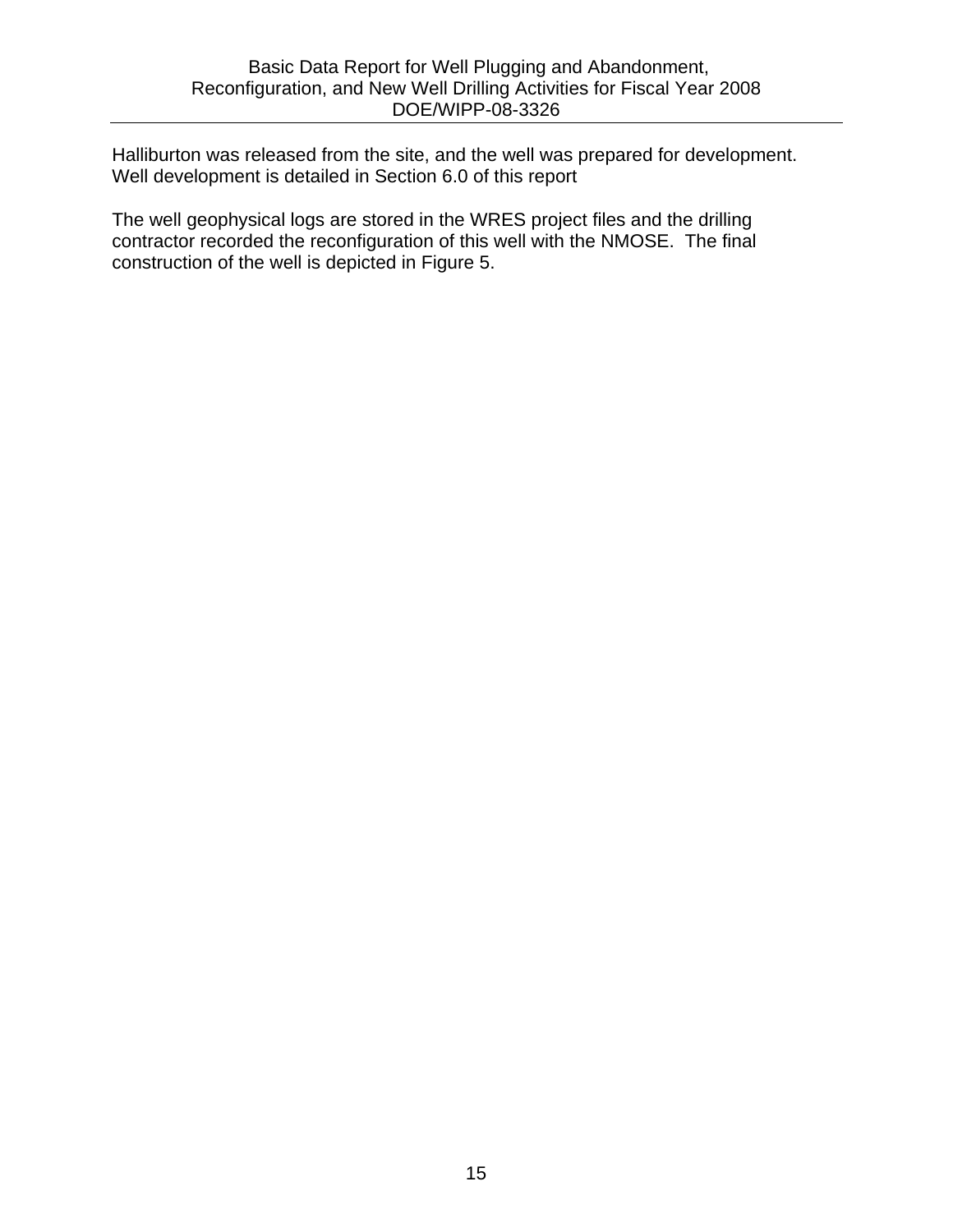

**Figure 5 - AEC-7 Reconfiguration, 2008**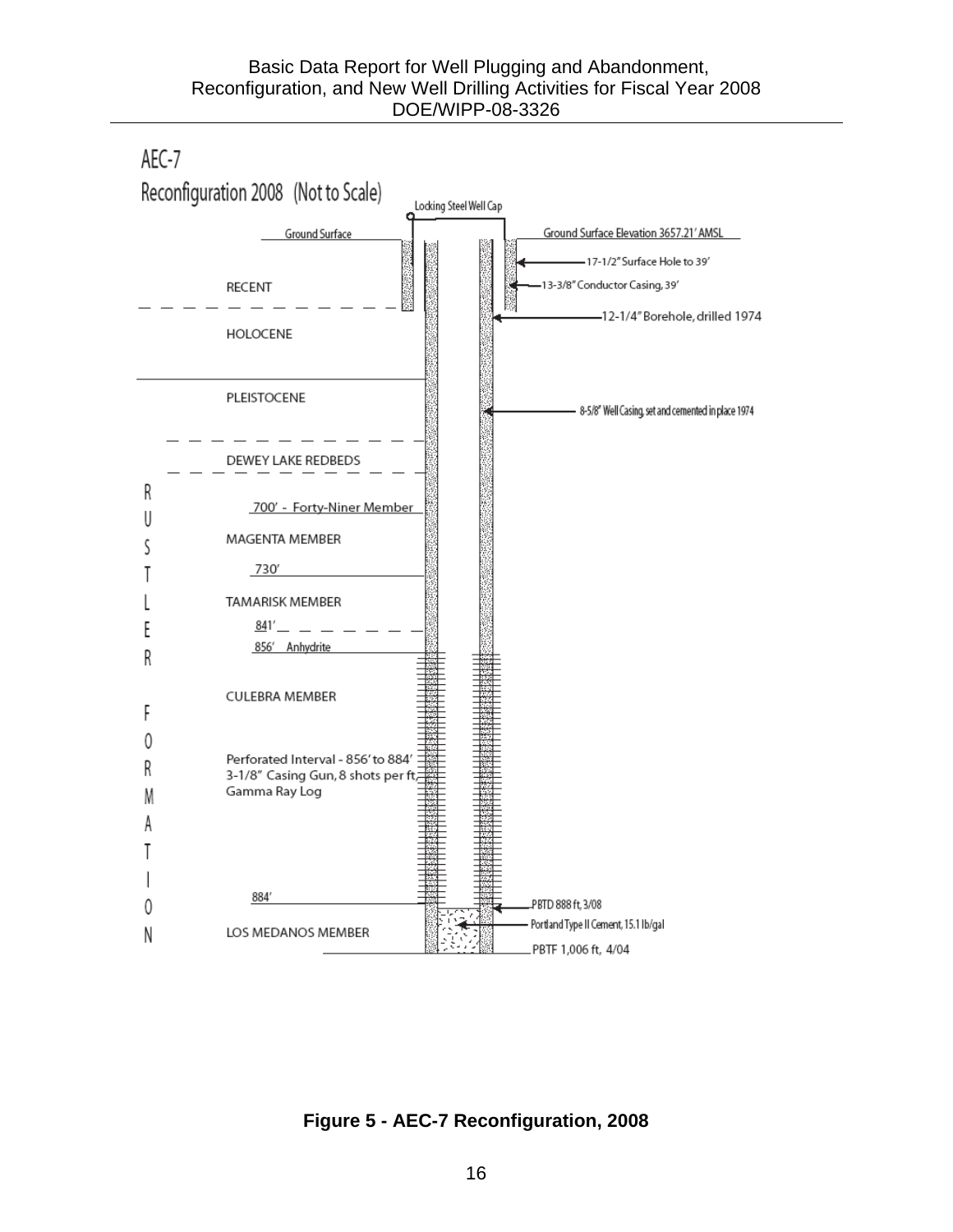## **4.2 Monitoring Well H-15**

The FY 2008 work plan outlined procedures to reconfigure Monitoring Well H-15. The objective was to plug back the depth (PBTD) of the well and install 2-inch well casing for a dedicated groundwater monitoring well in the Magenta Member of the Rustler Formation.

H-15 is located in Section 28, Township 22 South, Range 31 East in Eddy County, New Mexico. The location comprises an approximately one-acre tract covered with caliche-base coarse material surrounded by natural terrain and vegetation. The elevation at this location is 3,480 feet AMSL.

The H-15 well was originally drilled and completed in 1986 by the U.S. Geological Survey. A 7.875-inch boring was drilled to a total depth of 853 feet bgs and 5.5-inch casing was set at this depth. The 5.5-inch casing was then drilled out with a 4.75-inch boring to a total depth of 880 feet for monitoring purposes, exposing the Culebra Member of the Rustler Formation in the open hole. In 2001 the well was reconfigured by perforating the Magenta Member of the Rustler Formation and setting a PIP inside the 5.5-inch casing at 815 feet bgs. This operation allowed for a dual completion to monitor the segregated Culebra and Magenta Members. The FY 2008 work plan called for a PBTD of the well to 772 feet and installation of 2-inch Schedule 80 polyvinyl chloride (PVC) well casing inside the 5.5-inch casing for dedicated groundwater monitoring of the Magenta Member only.

The driller latched on to the existing 2.375-inch tubing string attached to the PIP set at 815 feet bgs. The PIP released and the driller successfully pulled all tubing and the PIP out of the casing. SNL was on-site to remove a fiber optic cable and pump attached to the outside of the well tubing.

The 5.5-inch steel casing was prepared for reconfiguration by attaching a Weatherford Type E casing scraper to the 2.375-inch tubing and scraping and circulating inside the casing to the total depth of the well. The well casing lost circulation during the initial procedure. SNL viewed the inside of the casing with camera equipment designed to evaluate down-hole conditions. A hole was discovered in the casing at 3 feet bgs. The driller welded a plate over the casing, and circulation continued without water loss. The rest of the casing was found to be in good condition, with the scraper encountering one minor tight spot at 90 feet to 120 feet bgs. The casing was circulated with clean fresh water and monitored until clean fresh water was observed at the surface. The casing scraper was removed from the casing, and the well was prepared for the cementing process.

The driller entered the casing with 2.375-inch tubing open ended to the total depth of the well at 880 feet bgs. A 14-sack Class C neat cement mix was prepared by hand in a large tub, and the rig pump was used to positively displace cement from the surface through tubing from 880 feet bgs to 778 feet bgs. The cement, monitored for weight throughout the process, consistently weighed 14.7 lb/gal. The cement was allowed to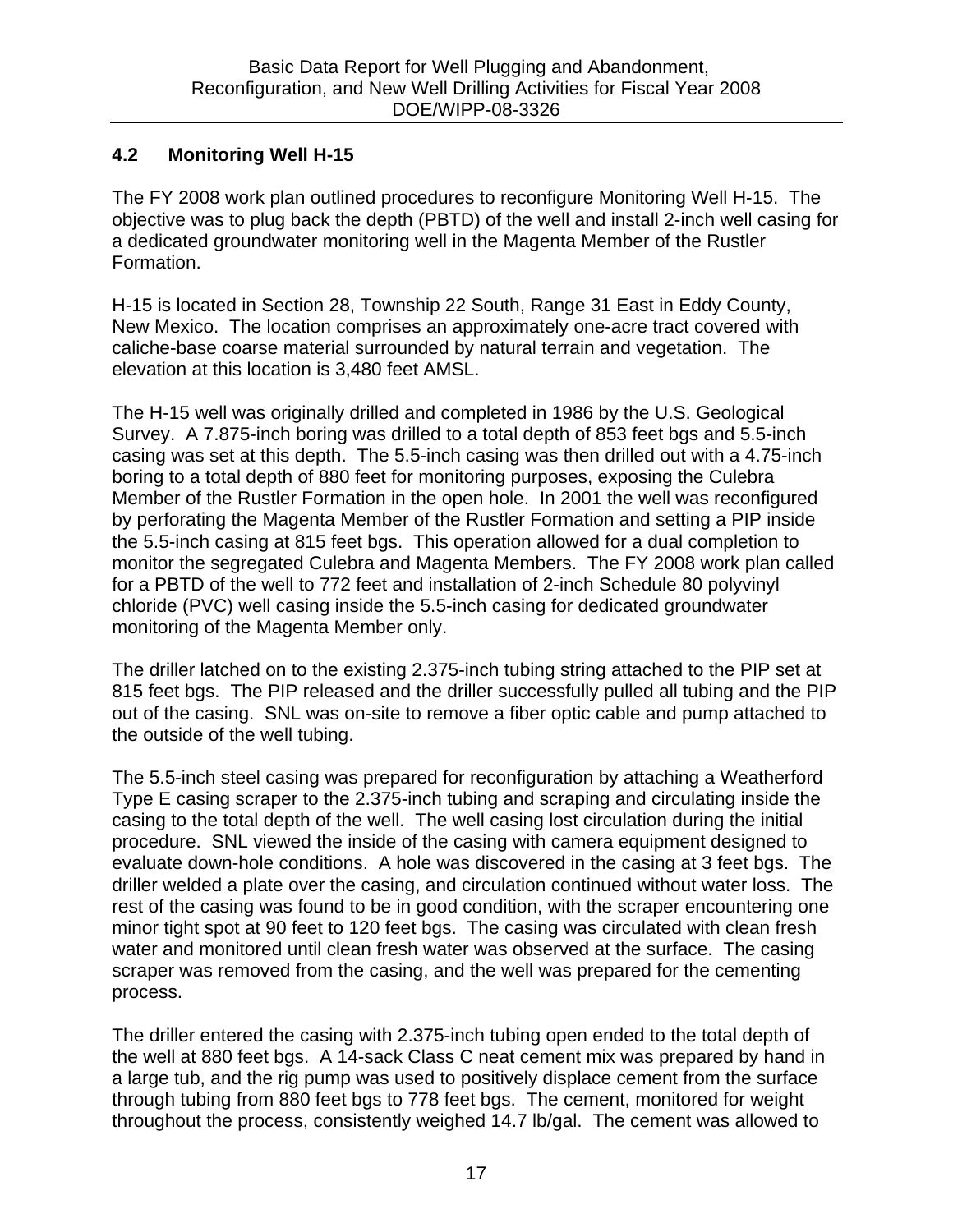set for 12 hours. The driller went into the casing to the top of cement at 778 feet bgs. The well was prepared to complete with 2-inch PVC well casing.

A BLM inspector was on-site throughout the cementing process. The BLM approved all processes and procedures for the H-15 well PBTD.

The 2-inch Schedule 80 PVC well casing was placed at a total depth of 778 feet bgs with an end cap, 5-foot blank casing on the bottom, 25 feet of 0.020 slotted screened intervals from 773 feet to 748 feet bgs, and 748 feet of blank casing to the surface. As the 2-inch well casing was being placed, a 1-inch steel tremmie pipe was run in the annular space between the 5.5-inch steel casing and the 2-inch well casing. The tremmie pipe was set at a depth of 720 feet bgs to positively place annular material. The annular fill included a 6/12 size sand pack from 778 feet to 710 feet bgs, a bentonite seal plug from 710 feet to 707 feet bgs, and then a 9.4 lb/gal enviro-plug slurry from 707 feet to the surface. The enviro-plug slurry was mixed in a large tub and pumped by the rig pump through the tremmie pipe.

To confirm positive placement of the sand pack in the annulus, well circulation was maintained by placing 0.75-inch poly coiled tubing inside the 2-inch PVC well pipe to continuously airlift to the surface work water being pumped down the tremmie pipe. This method also provided minimal water loss to the formation, as confirmed during the development of the well.

The well was ready to be developed for clearing perforations and recovering any work water that remained. Well development is discussed in Section 6.0 of this report, and the final construction of the well is depicted in Figure 6.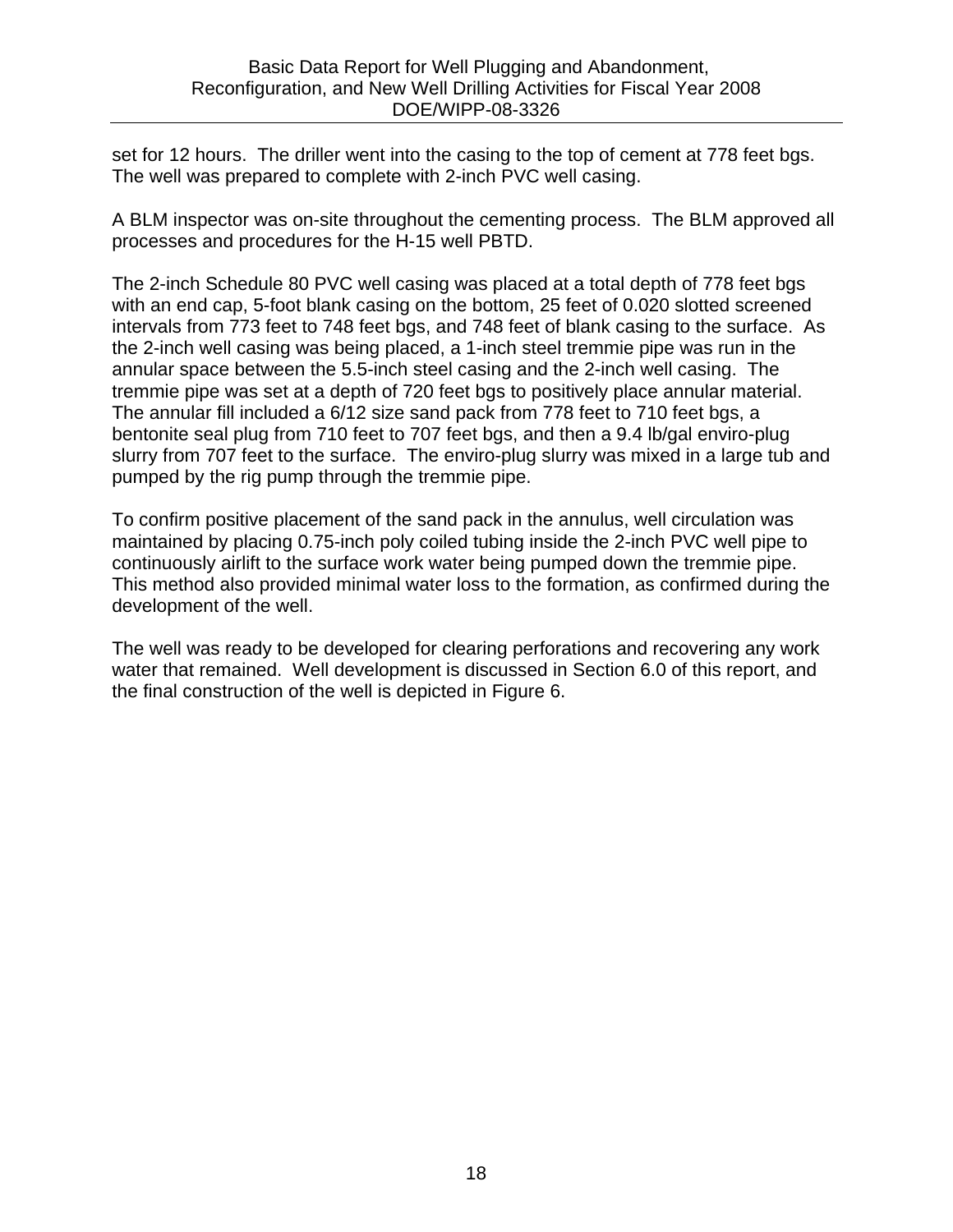

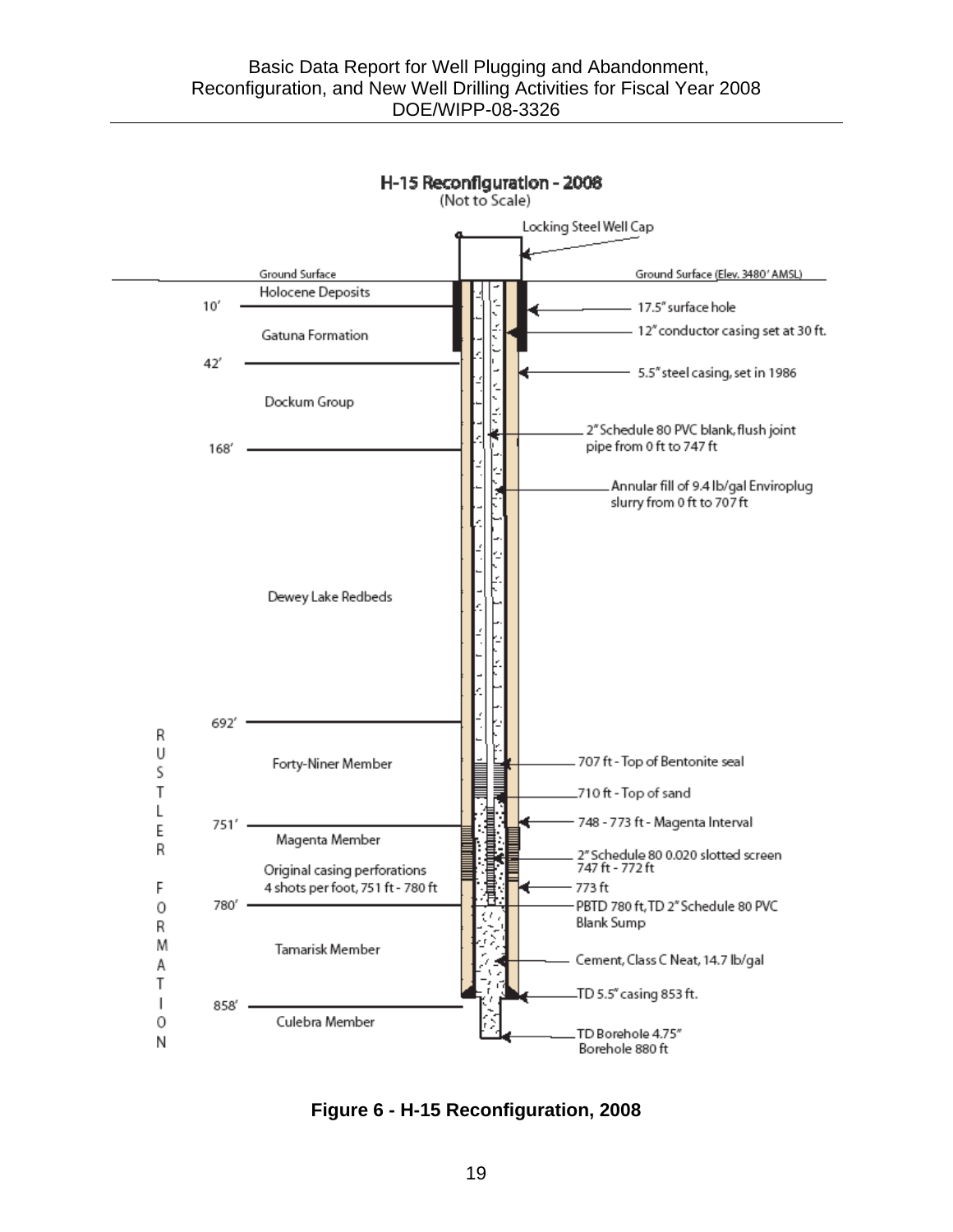#### **4.3 Monitoring Well H-16**

The FY 2008 work plan outlined procedures to reconfigure this well. The objective was to remove all well appurtenances, tubing, and inflatable packers; backfill the existing cellar around the wellhead; PBTD of the well; and install 2-inch well casing for a dedicated groundwater monitoring well in the Culebra Member of the Rustler Formation.

H-16 is located inside the WIPP compound fenced area, approximately 50 feet northwest of the Air Intake Shaft (AIS). Signage and yellow caution tape around the perimeter of the work area established work zone barriers to unauthorized personnel. All authorized personnel were required to read and sign the minutes of the daily safety meeting when entering the location. WRES and DOE provided daily safety inspections, and any concerns were corrected before work continued. The STR provided a Hot Work Permit so that a welding and cutting torch could be used if necessary. In addition, work was not performed during AIS inspections.

H-16 was originally completed to monitor isolated intervals of interest in the Rustler Formation to a total depth of 850.9 feet bgs. A 9.625-inch borehole was drilled to a total depth of 469 feet bgs, and 7-inch steel casing was set and cemented in place. A 6.125-inch borehole was then advanced to 850.9 feet bgs to the top of the Salado Formation. The open hole was then completed with 2.375-inch tubing string with five inflatable packers and five transducers to a total depth of 747.5 feet bgs. Stainless steel 0.25-inch tubing was attached to each packer and each transducer, terminating in a concrete-lined 8- by 8-foot surface well vault. The stainless steel tubing allowed monitoring of the inflatable packers and transducers independently over time. In addition, a 0.75-inch PVC pipe was run along the outside of the tubing/packer string to an unknown total depth.

The plan for removing the 2.375-inch tubing string and the five down-hole packers included taking all the weight off the tubing and packers with rig draw works, then deflating each packer and removing all equipment to the surface. A Weatherford overshot was used to latch onto the 2.375-inch tubing. During the driller's initial attempt to pick up on the tubing/packer string, the tubing string parted and only 3.2 feet of tubing was retrieved. The tubing was highly corroded, which caused concern about the structural integrity of the existing tubing in the well. The driller used a Weatherford tubing spear and latched onto the tubing/packer six additional times as the tubing continued to part. Pieces of recovered tubing varied in length from 0.6 feet to 3.9 feet until tubing integrity improved and the entire remaining length of the tubing/packer string could be picked up. The tubing/packer string lifted at 70,000 psi of tension from draw works on the rig to allow packer deflation and removal. During removal, the tubing/packer string became stuck at 470 feet bgs. A set of 3-inch Weatherford hydraulic jars was attached to the tubing/packer string to unseat the stuck tubing/packer string. Jars load hydraulic pressure onto a seated hammer and when released, apply the stored energy to the tubing string in an upward force. With the jars, the string became unstuck, and when the tubing string was removed from the hole, it was found that a 0.75-inch piece of PVC pipe, used for water level measurement, had become wedged between the top of Packer #5 (uppermost packer) and the side of the 7-inch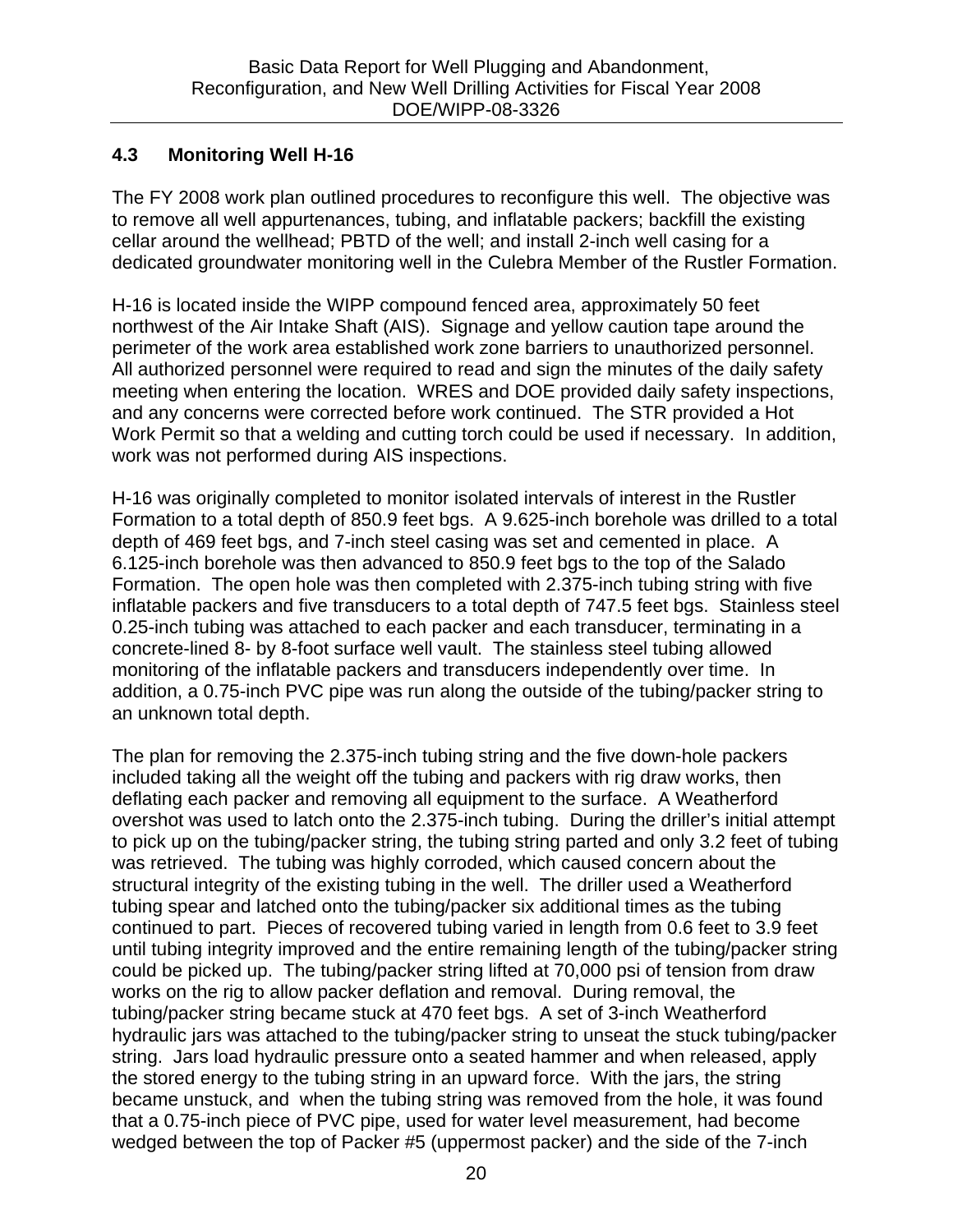casing. Removal of all tubing, packers, stainless steel tubing, and transducers was completed.

After release of the packers, the static water level was monitored to confirm that hydrostatic pressure was maintained in the borehole. The static water level remained constant at 72 feet bgs during the entire process, confirming consistent hydrostatic pressure.

H-16 was prepared for completion as a dedicated groundwater monitoring well in the Culebra Member. A 10-inch diameter J-55 grade steel casing with a foot plate was placed from the floor of the surface vault to 3 feet above surface grade and secured around the outside of the existing 7-inch well casing. The 8- by 8-foot cellar was then filled with 15 cubic yards of Portland Type II aggregate concrete to the surface. The concrete was allowed to set overnight. The driller placed 2.375-inch tubing in the borehole to 853 feet bgs. The well was circulated with fresh water until return water was clear and all deleterious material had been removed from the casing and the open hole. A 24-sack Class C neat cement mix was prepared in a tub and positively displaced through tubing from the total depth to 745 feet bgs. Well circulation was maintained throughout the process. The cement weight, monitored throughout the process was consistently 14.7 lb/gal. The cement was allowed to set overnight.

The 2-inch Schedule 80 threaded PVC well casing was prepared to place in the hole. An end plug and 10 feet of blank casing were placed at a total depth of 734 feet bgs, 25 feet of 0.020-inch slotted screen was placed from 724 feet bgs to 699 feet bgs, and 2-inch schedule 80 blank casing was placed to the surface. A 1.5-inch tremmie pipe was placed down the annulus from 689 feet bgs to the surface. A 6/12 Colorado sand pack was positively placed through the tremmie in the annulus from the total depth at 745 feet bgs to the top of the sand at 685 feet bgs. A 2-foot bentonite seal plug was positively placed through the tremmie on top of the sand pack from 685 feet bgs to 683 feet bgs. An Enviro-Grout slurry was mixed in a large tub and was positively displaced through the tremmie from the top of the bentonite plug to the surface. The Enviro-Grout slurry, monitored for weight throughout the process, was 9.4 to 9.7 lb/gal.

The well was ready to be developed for clearing perforations and recovering any work water that remained. The well development is discussed in Section 6.0 of this report.

Figure 7 shows the final configuration of well H-16.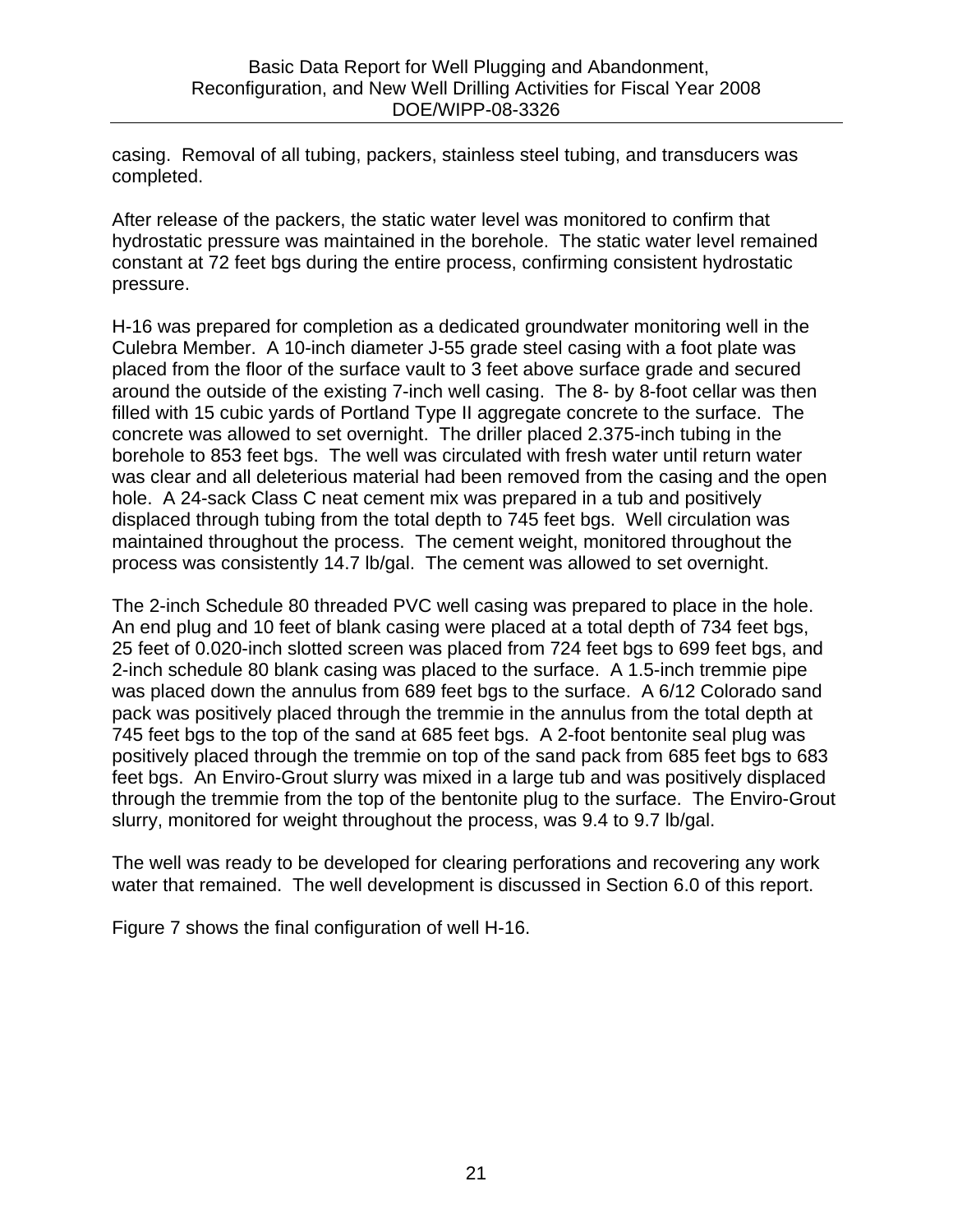# Well H-16 Reconfiguration Not To Scale



**Figure 7 - Well H-16 Reconfiguration, 2008**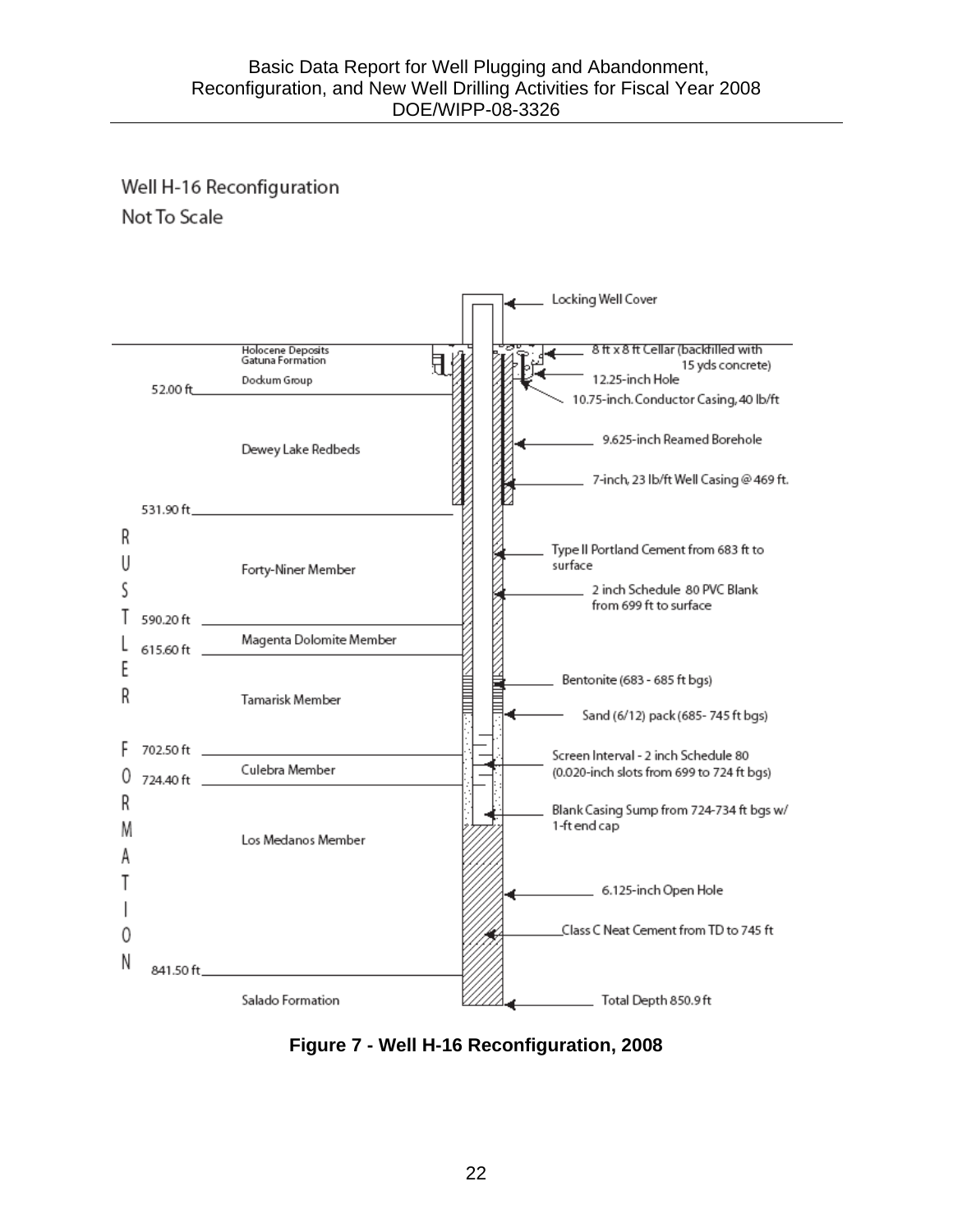## **5.0 NEW MONITORING WELL DRILLING AND COMPLETION**

The FY 2008 field program called for the drilling and completion of two new groundwater monitoring wells, designated H-6bR and H-15R, replacing H-6b and H-15 (Culebra), respectively. The objective was to provide dedicated groundwater monitoring in the Culebra Member of the Rustler Formation.

#### **5.1 New Monitoring Well H-15R**

H-15R is located in Section 28, Township 22 South, Range 31 East in Eddy County, New Mexico. The location is 50 feet south of H-15 (now a Magenta well, see Subsection 4.2). The H-15 location was enlarged and the surface stabilized to accept additional heavy drilling equipment. The location area comprises approximately 1.75 acres capped with caliche-base coarse material. Improvements to the existing access road were made with caliche-base coarse material to stabilize the road base to accept heavy drilling equipment.

An 18-inch borehole was drilled with an auger drill rig, and 12.75-inch J-55 steel surface casing was set and cemented in place. The total depth of surface casing at H-15R was 31 feet bgs. The surface casing was cemented in place with Type II Portland neat cement until observed at the surface (see Figure 8). The cement was allowed to set for minimum of 24 hours before the well bore was advanced.



**Figure 8 - Surface Casing at H-15R** 

An 11-inch borehole was advanced by air rotary drilling methods with a Failing 2500 Series drill rig. H-15R was drilled to a total depth of 924 feet bgs. Penetration rates varied from 0.6 feet per minute at shallow depths to 0.2 feet per minute at maximum depth.

Groundwater was encountered during the drilling of this well. H-15R penetrated shallow minor groundwater in the Dewey Lake Redbeds at a depth of 210 feet to 230 feet bgs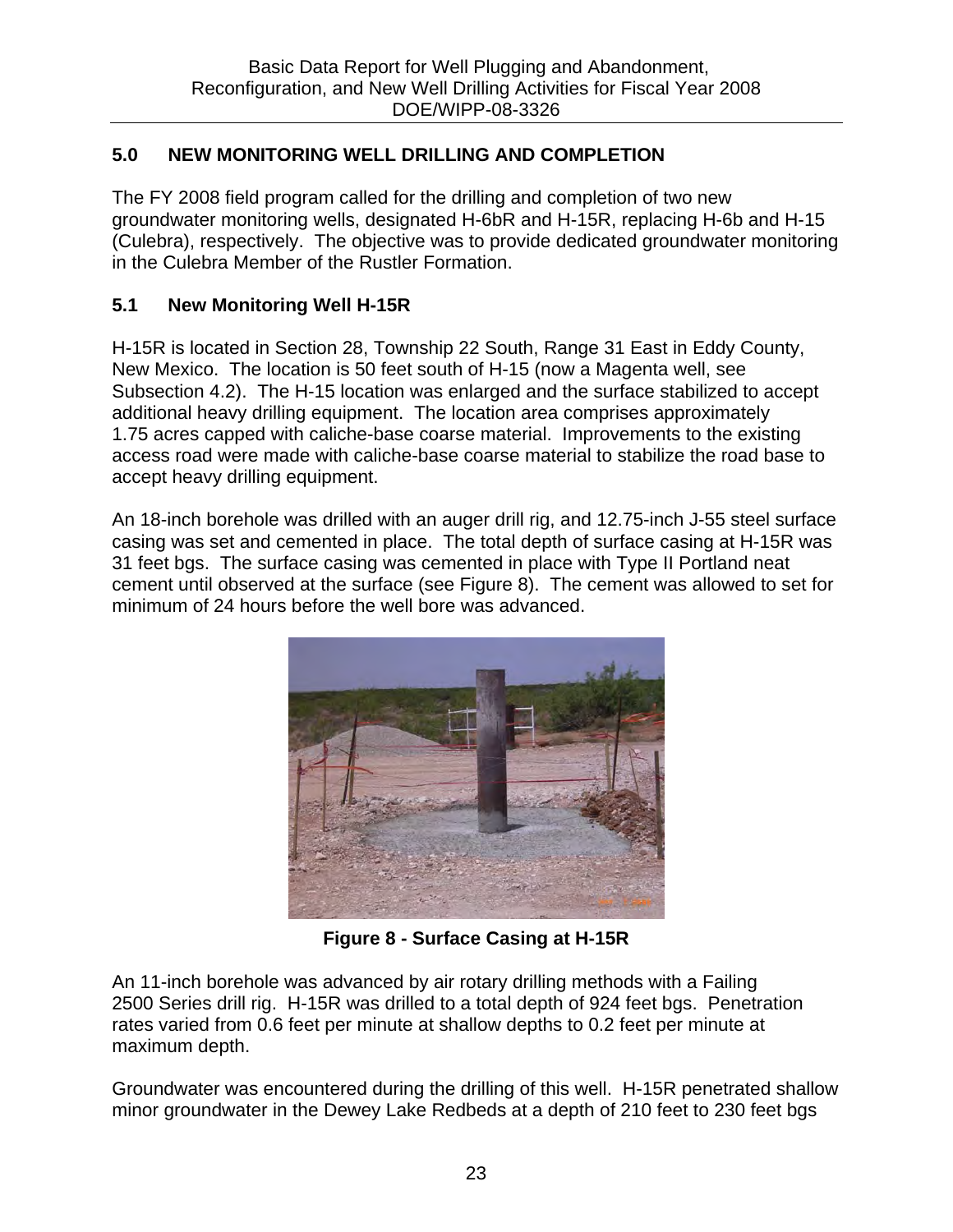and more significant groundwater in the Magenta Dolomite Member at a depth of 748 feet to 772 feet bgs.

Open-hole geophysical logging was performed in H-15R. The geophysical log of H-15R included gamma ray, short normal resistivity, and dual and medium induction resistivity. A caliper log was not included in H-15R because of mechanical failure of the tool while logging. The geophysical log revealed the objective Culebra Member interval at 882 feet to 858 feet bgs in H-15R.

The well casing used for well completions was Centron 5.5-inch fiberglass threaded joints with 0.25-inch wall thickness. Each casing joint was measured at 29 feet in length. Slotted screen was 0.070-inch and the vertical screened interval measured 27 feet in length. An end cap was placed below a 10-foot joint of blank pipe to provide a sump below the screened interval and then 29 feet of blank casing was placed above the screened interval to bring the well casing to the surface. The screened interval was placed in H-15R from 882 feet to 855 feet bgs. Figure 9 shows the 5.5-inch casing being set in H-15R.



**Figure 9 - Setting 5.5-Inch Fiberglass Casing at H-15R** 

The annulus for the well was filled with very coarse sand (gradation #10 or less) across the screened interval, a bentonite seal plug above the top of the sand pack, and Portland Type II 15.0 lb/gal cement to the surface. A 2.375-inch tremmie pipe was placed in the annulus to provide the placement for the sand pack, bentonite plug, and cement. The top of sand in H-15R was confirmed at 846 feet bgs by loss returns in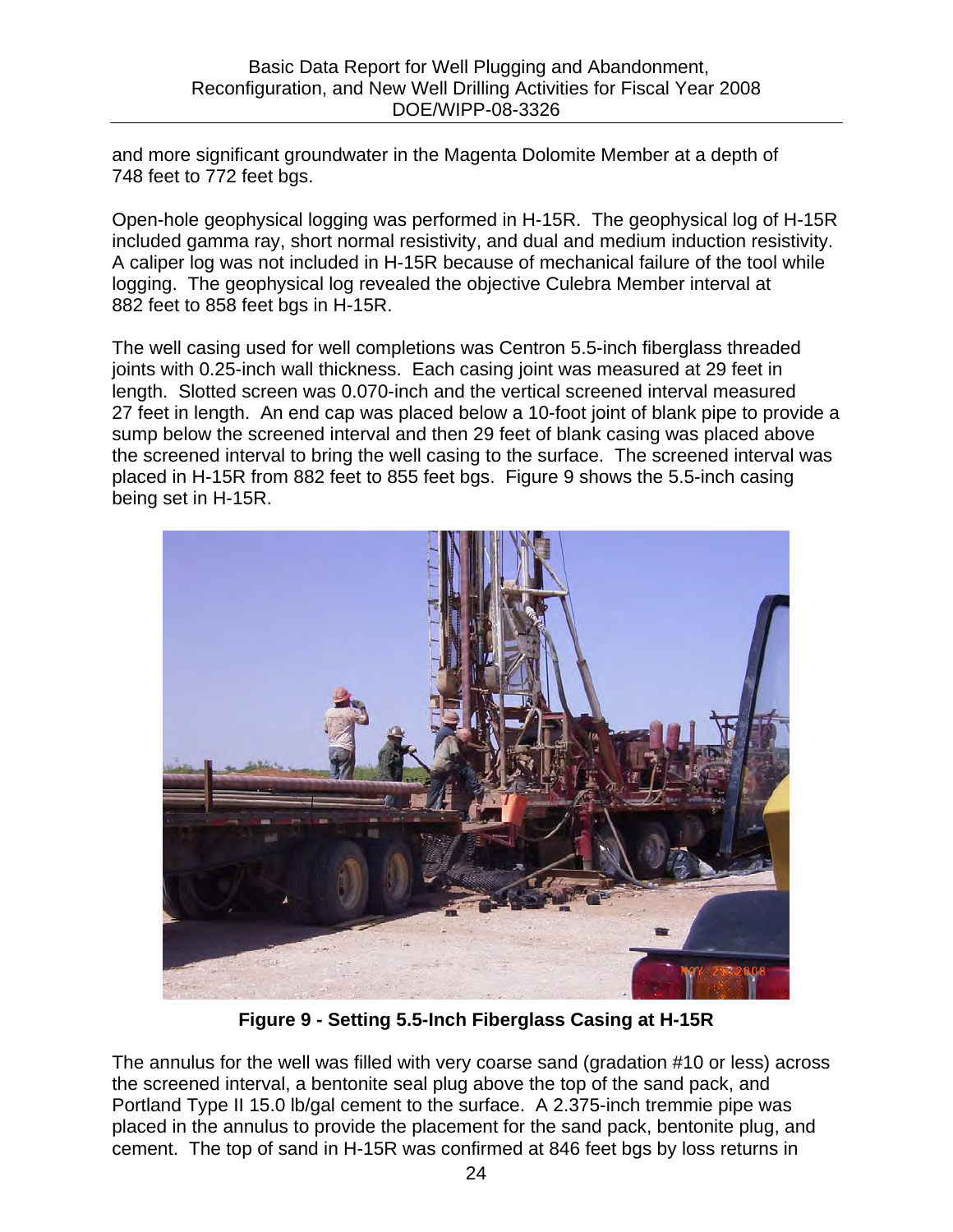circulation in the well casing as sand was being positively displaced down the tremmie. A bentonite seal plug and Portland Type II cement were positively placed above the sand pack in each well. Cement was monitored and consistently weighted 14.8 lb/gal. The well diagram for H-15R is depicted in Figure 10. H-15R was developed by bailer and airlift methods. Well development procedures are discussed in Section 6.0 of this report.

## **5.2 New Monitoring Well H-6bR**

H-6bR is located in Section 18, Township 33 South, Range 31 East in Eddy County, New Mexico. The well is located 50 feet west-southwest of H-6 (now plugged and abandoned, see Subsection 3.2). The existing H-6 location pad and access road were used for the new well drilling operation. The existing well pad covers approximately two acres surrounded by natural terrain and vegetation.

An 18-inch borehole was drilled with an auger drill rig, and 12.75-inch J-55 steel surface casing was set and cemented in place. The total depth of surface casing at H-6bR was 35 feet bgs. The surface casing was cemented in place with Type II Portland neat cement until observed at the surface (see Figure 8). The cement was allowed to set for minimum of 24 hours before the well bore was advanced.

An 11-inch borehole was advanced by air rotary drilling methods with a Failing 2500 Series drill rig. H6bR was drilled to a total depth of 663 feet bgs. Penetration rates were similar to H-15R and varied from 0.6 feet per minute at shallow depths to 0.2 feet per minute at maximum depth.

Groundwater was encountered during the drilling of H-6bR. H-6bR did not penetrate groundwater until the Magenta Member at a depth of 492 feet to 511 feet bgs.

Open-hole geophysical logging was performed in the H-6bR borehole. The geophysical log of H-6bR included gamma ray, short normal resistivity, dual and medium induction resistivity, and three-arm caliper. The caliper log of H-6bR revealed two areas of washout in the borehole. The Forty-niner Member was washed out from 11-inch borehole size to beyond the scale that the caliper log was capable of measuring (20-inch diameter) at 455 feet to 465 feet bgs. The basal claystone of the Tamarisk Member was washed out from 11-inch borehole size to 15.5-inches at 575 feet to 585 feet bgs. The geophysical log revealed the objective Culebra Member interval at 603 feet to 627 feet bgs in H-6bR.

The well casing used for well completions was Centron 5.5-inch fiberglass threaded joints with 0.25-inch wall thickness. Each casing joint was measured at 29 feet in length. Slotted screen was 0.070-inch and the vertical screened interval measured 27 feet in length. An end cap was placed below a 10-foot joint of blank pipe to provide a sump below the screened interval and then 29 feet of blank casing was placed above the screened interval to bring the well casing to the surface. The screened interval was placed in H-6bR from 628 feet to 601 feet bgs.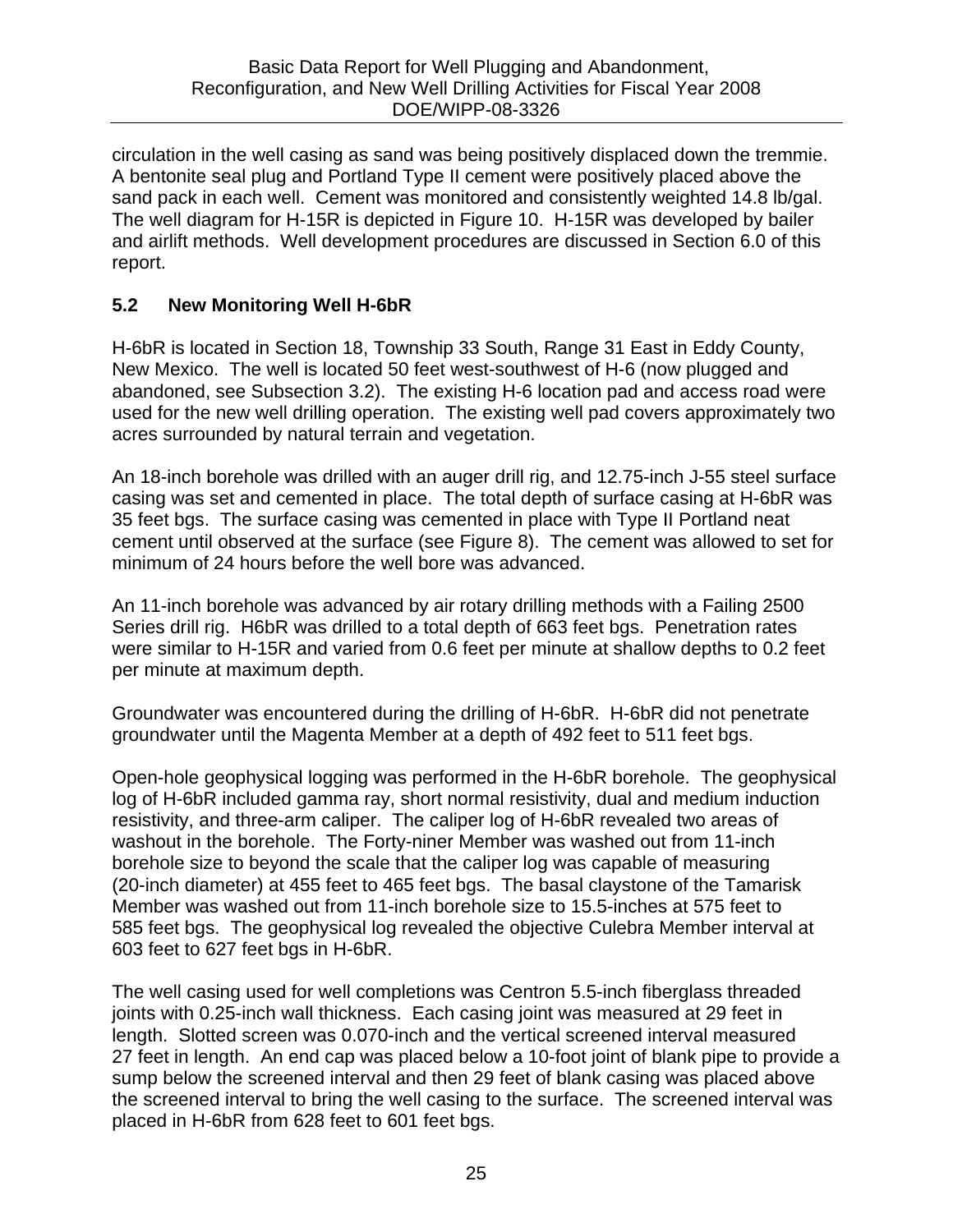The annulus was filled with very coarse sand (gradation #10 or less) across the screened interval, a bentonite seal plug above the top of the sand pack, and Portland Type II 15.0 lb/gal cement to the surface. A 2.375-inch tremmie pipe was placed in the annulus to provide positive placement for the sand pack, bentonite plug, and cement. Top of sand in H-6bR was measured at 589 feet bgs with a steel measuring tape. A bentonite seal plug and Portland Type II cement were placed above the sand pack in each well. Cement was monitored and consistently weighted 14.8 lb/gal. Well diagram for H-6bR is depicted in Figure 11. Well development procedures are discussed in Section 6.0 of this report.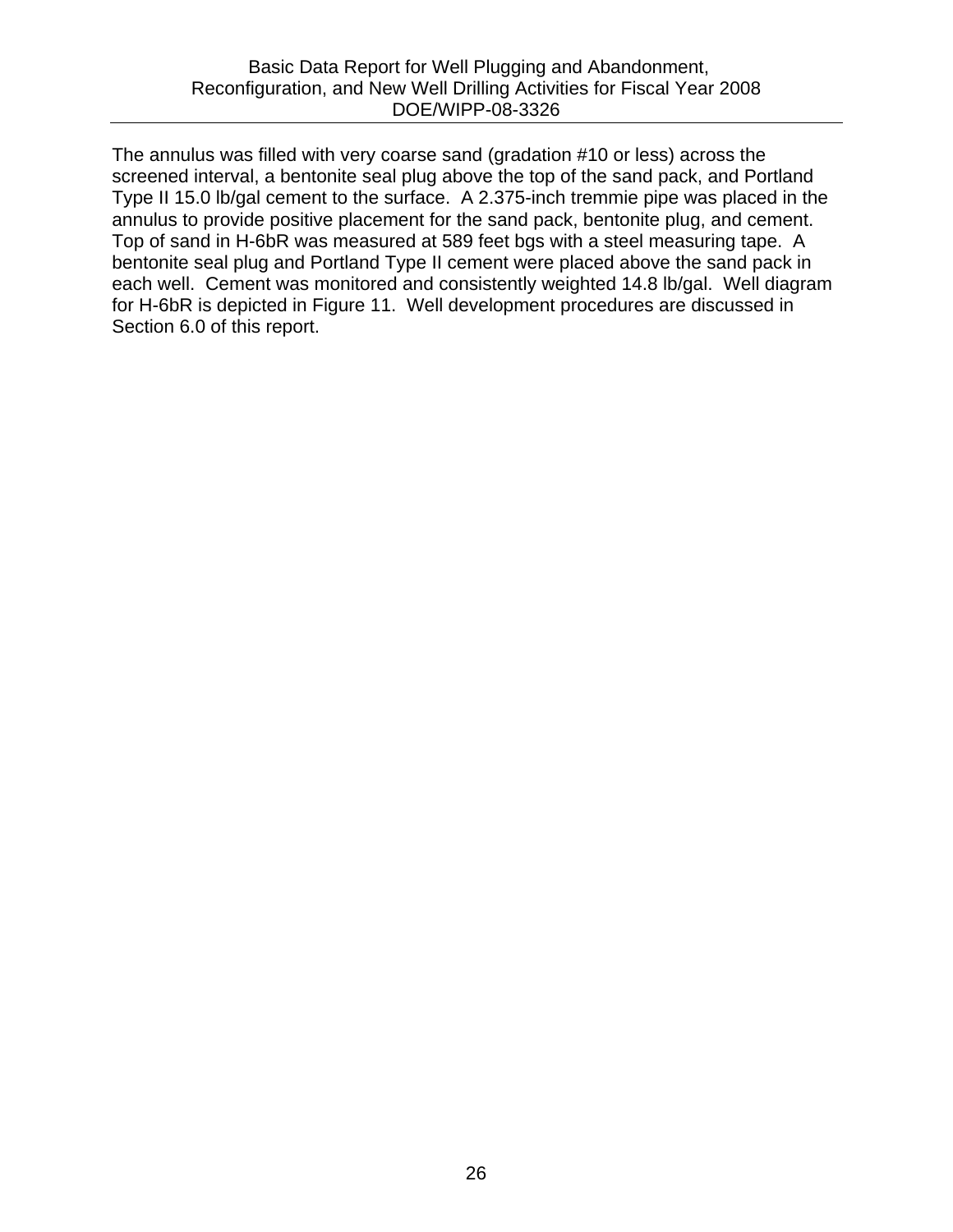Well H-15R Construction Diagram (Not to Scale)



**Figure 10 - New Well H-15R Construction Details**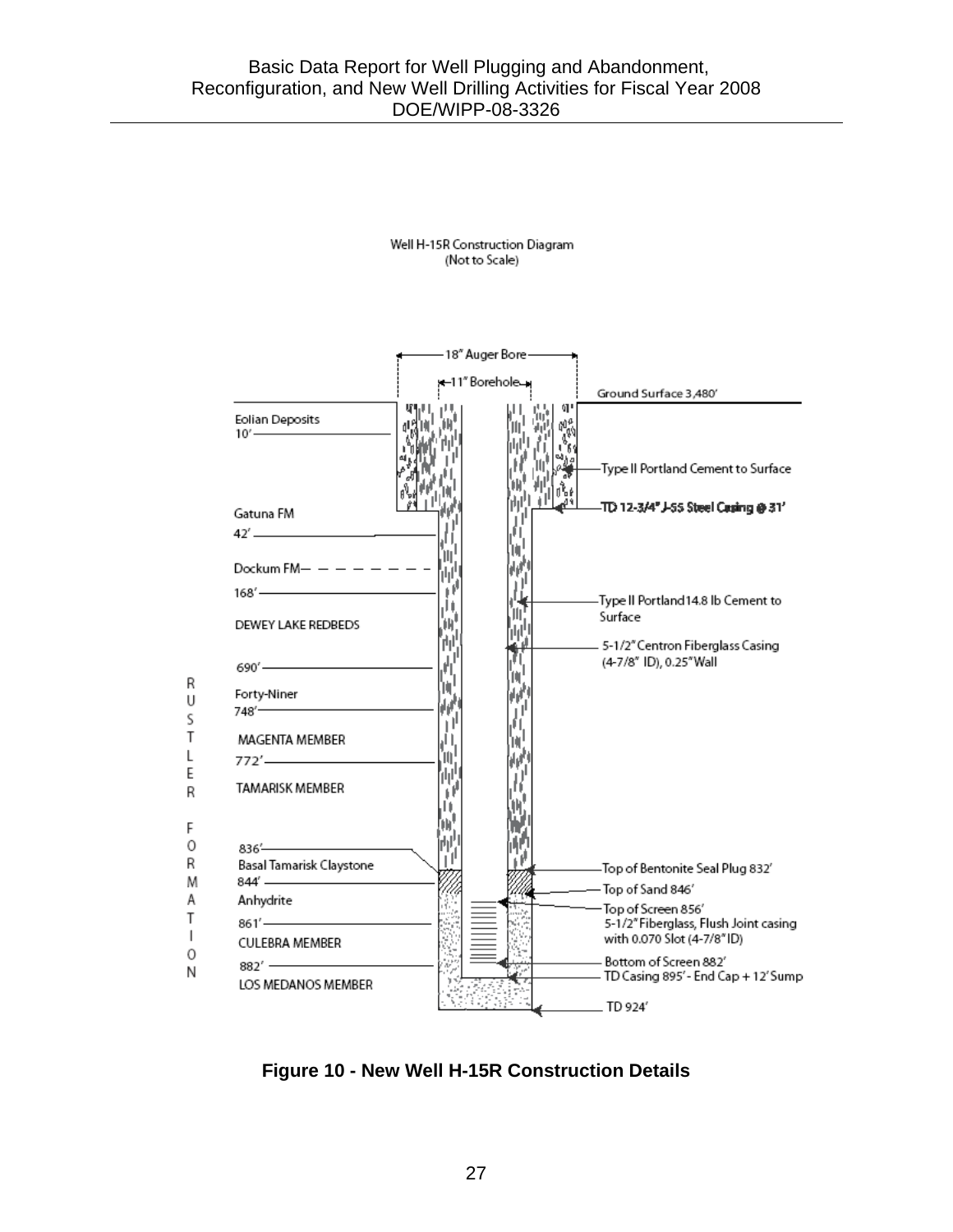Well H-6 bR Construction Diagram (Not to Scale)



**Figure 11 - New Well H-6bR Construction Details**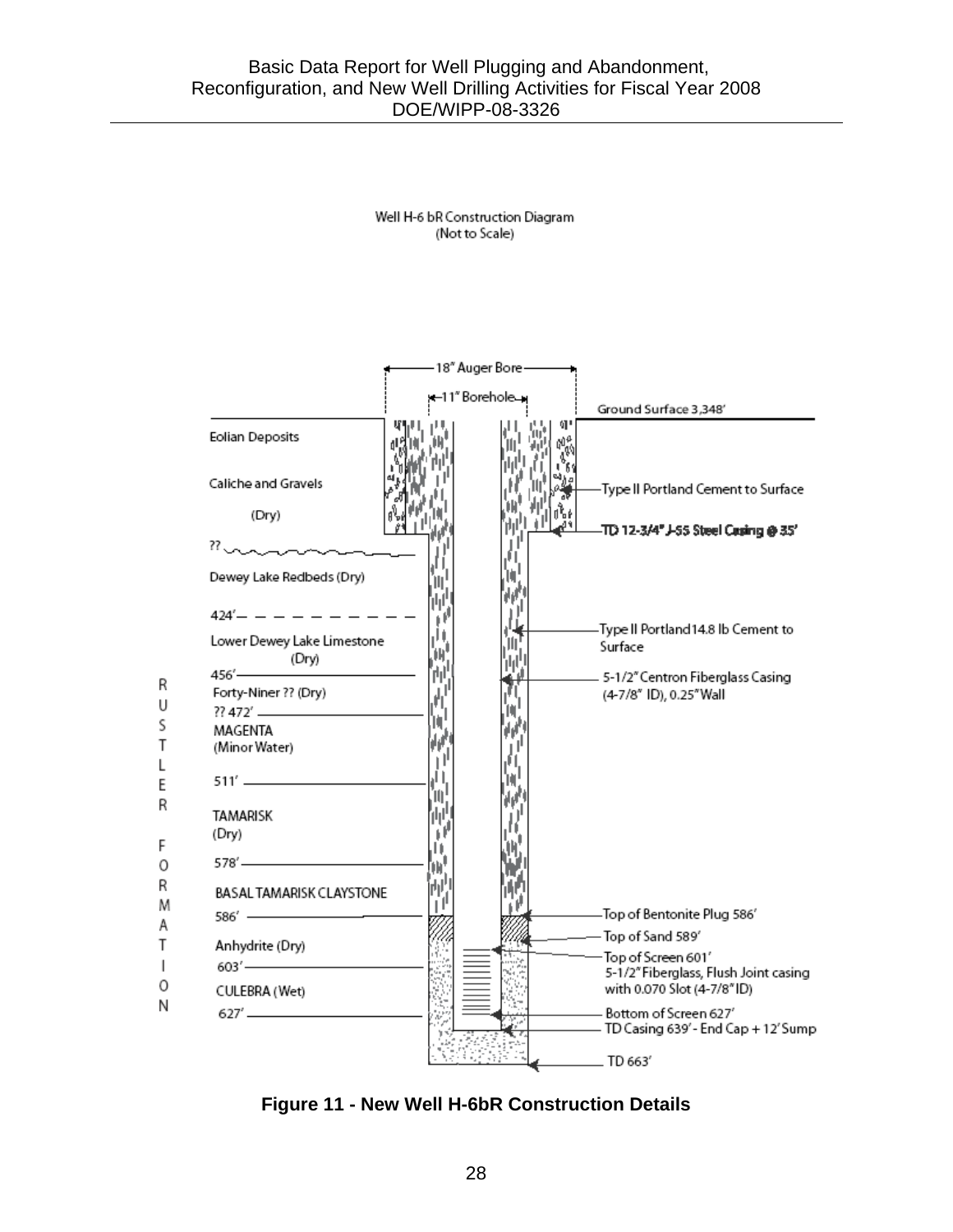#### **6.0 WELL DEVELOPMENT**

In addition to development of the new monitoring wells and reconfigured wells, two wells were developed to restore the density of the formation water. Wells CB-1 and DOE-2 were reconfigured in 2004. During this process the wells were converted to monitor only the Bell Canyon Formation using a PIP installation. After the installation, water used to inflate the packer remained in the tubing, altering the natural fluid density of the formation. During the FY 2008 program these two wells were developed until filed measure density readings reflected formation densities. This section describes the methods of development for these wells, new wells, and reconfigured wells.

Each well was developed to remove all workover water and any remaining deleterious material in the well casing from the completion processes and to expose the well casing to formation water from the zone of interest. Three types of well development methods were used for this process. In DOE-2 and CB-1, which were deeper completions than the other wells, the swabbing method with an oil field workover rig was used for development. In all other wells, bailer and/or air lift development methods were used, based on well production, depth of completion, and well casing diameters (Figure 12).

Groundwater density measurements were used to confirm that formation water was present in the well throughout the development process. Historical data of formation water densities was supplied by the STR to establish baseline groundwater densities.

The table below shows the well development methods, recovered water volumes, and initial and final recorded water density for each well.

| <b>Well Name</b> | <b>Development</b><br><b>Method</b> | <b>Volume</b><br><b>Recovered</b><br>(gallons) | <b>Initial</b><br><b>Density</b><br>(g/cm <sup>3</sup> ) | <b>Final</b><br><b>Density</b><br>(gm/cm <sup>3</sup> ) |
|------------------|-------------------------------------|------------------------------------------------|----------------------------------------------------------|---------------------------------------------------------|
| DOE-2            | Swab                                | 5,060                                          | 0.999                                                    | 1.104                                                   |
| $CB-1$           | Swab                                | 16,590                                         | 0.998                                                    | 1.127                                                   |
| AEC-7            | Air Lift                            | 2,555                                          | 1.040                                                    | 1.040                                                   |
| $H-15$           | Air Lift                            | 220                                            | 0.998                                                    | 1.070                                                   |
| $H-16$           | Air Lift                            | 155                                            | 1.035                                                    | 1.037                                                   |
| $H-15R$          | <b>Bailer</b>                       | 3,200                                          | 1.070                                                    | 1.124                                                   |
| $H$ -6 $bR$      | <b>Bailer</b>                       | 3,659                                          | 1.007                                                    | 1.036                                                   |

| <b>Table 1 - Well Development Methods</b> |  |
|-------------------------------------------|--|
|-------------------------------------------|--|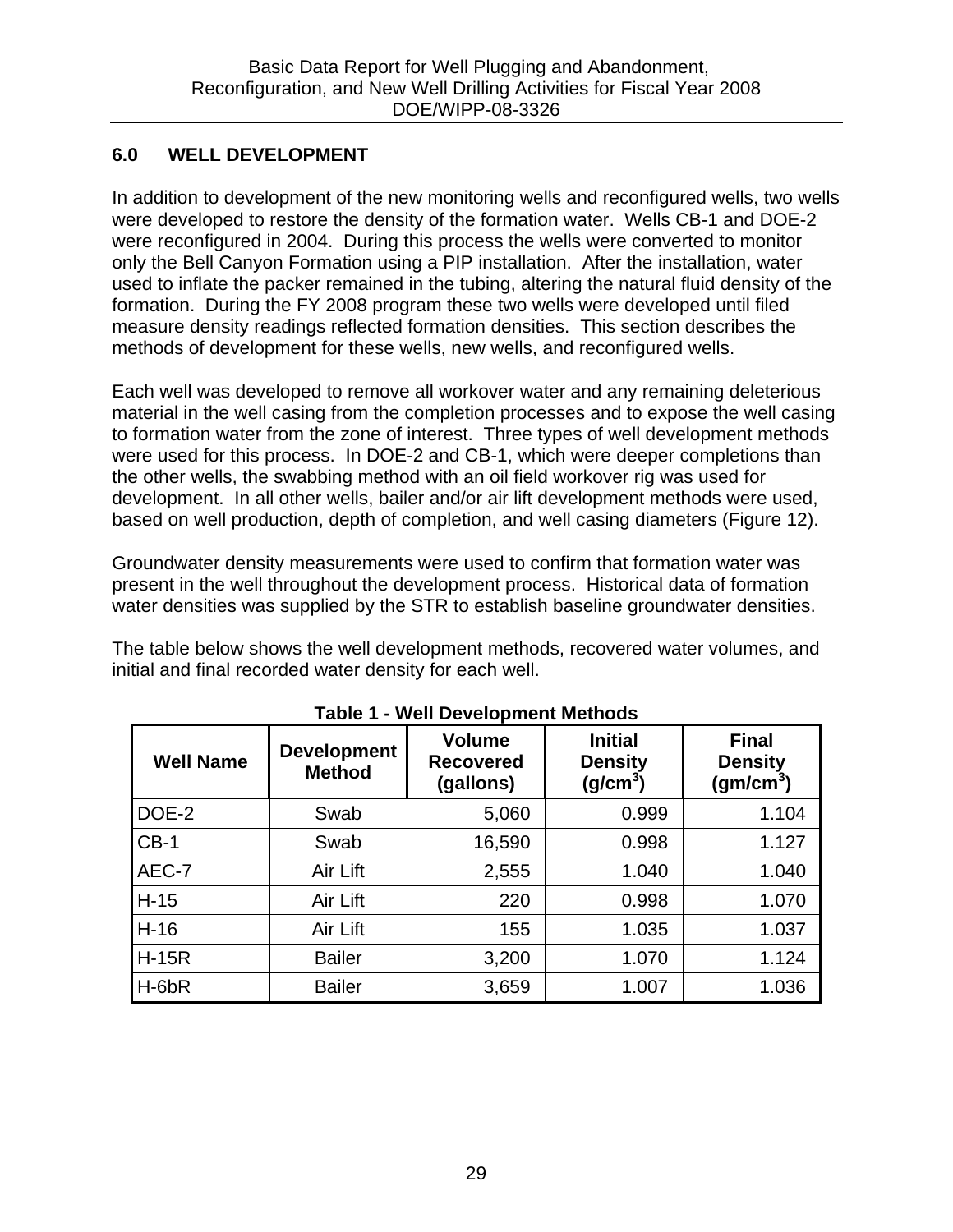

**Figure 12 - Air Lift Well Development at H-15** 

# **7.0 WASTE MANAGEMENT**

All drilling and completion, reconfiguration, and plug and abandonment processes used a closed loop system to control fluids and solids. Air rotary drilling generated drill cuttings that required a 6-inch flexible hose to be run from the return flow nipple at the drilling rig to metal roll-off bins covered with 6-mil plastic. Well completions, reconfigurations, and plug and abandonment processes generated work water and formation water that required 4-inch flexible hose from a submersible pump placed in a 100-gallon metal tub at the end of the return flow nipple at the drilling rig to fully enclosed 500-barrel metal frac tanks.

Fresh water used during each process was brought to the location in a dedicated water truck with a 3,200-gallon capacity (see Figure 13). Fresh water was stored in a clean fully enclosed 500-barrel metal frac tank (see Figure 14). The fresh water tank was located approximately 1 mile south of the WIPP compound, at the staging area for all drilling and well equipment.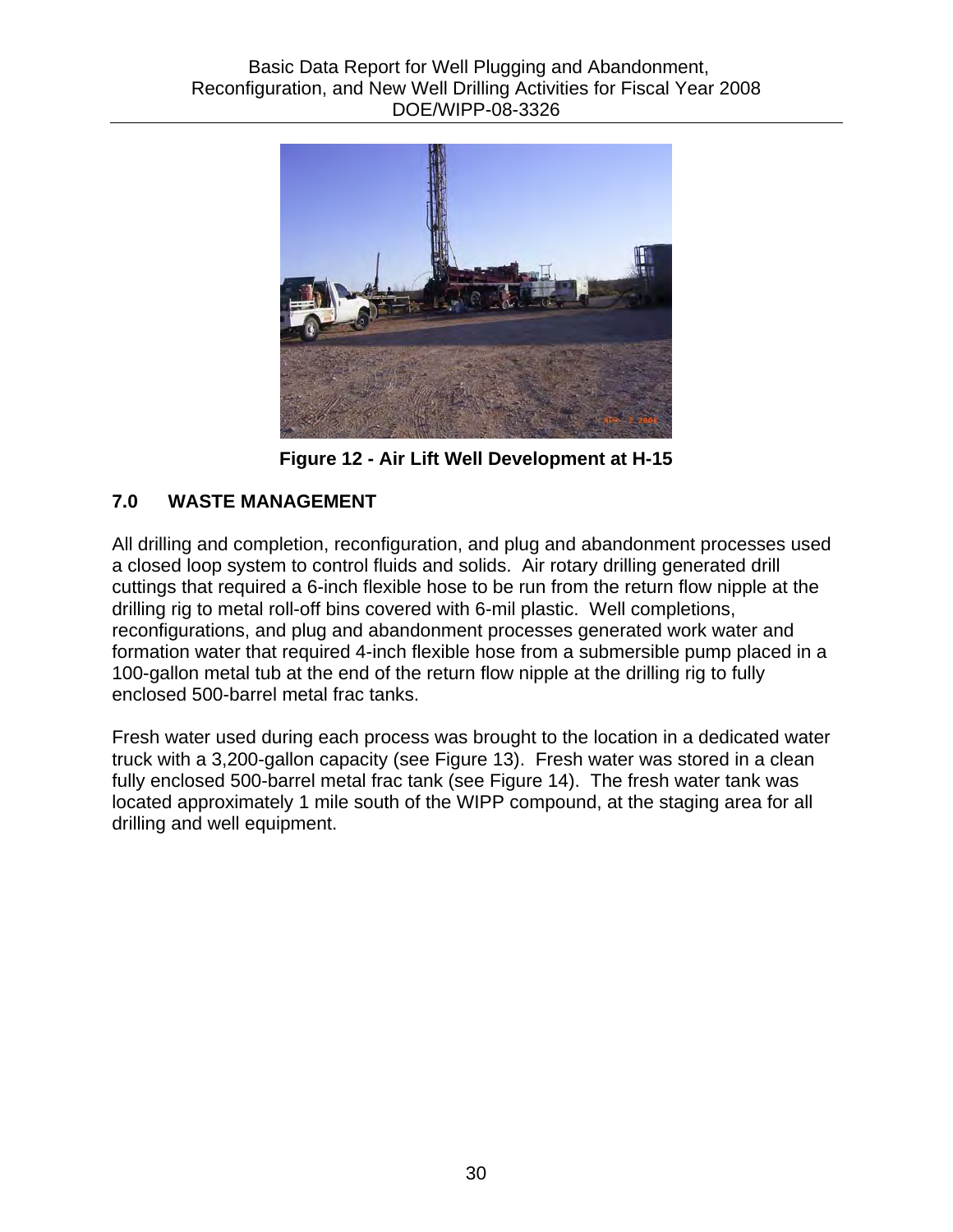#### Basic Data Report for Well Plugging and Abandonment, Reconfiguration, and New Well Drilling Activities for Fiscal Year 2008 DOE/WIPP-08-3326



**Figure 13 - Dedicated Fresh Water Tank at the Staging Area** 

Waste disposal was conducted under the direction of the STR. Fluids and solids contained in roll-off bins or frac tanks were sampled for laboratory analysis to determine if any chemicals of concern had been generated by the operation. Proper chain of custody, laboratory results, and disposal manifests records are maintained by the STR.